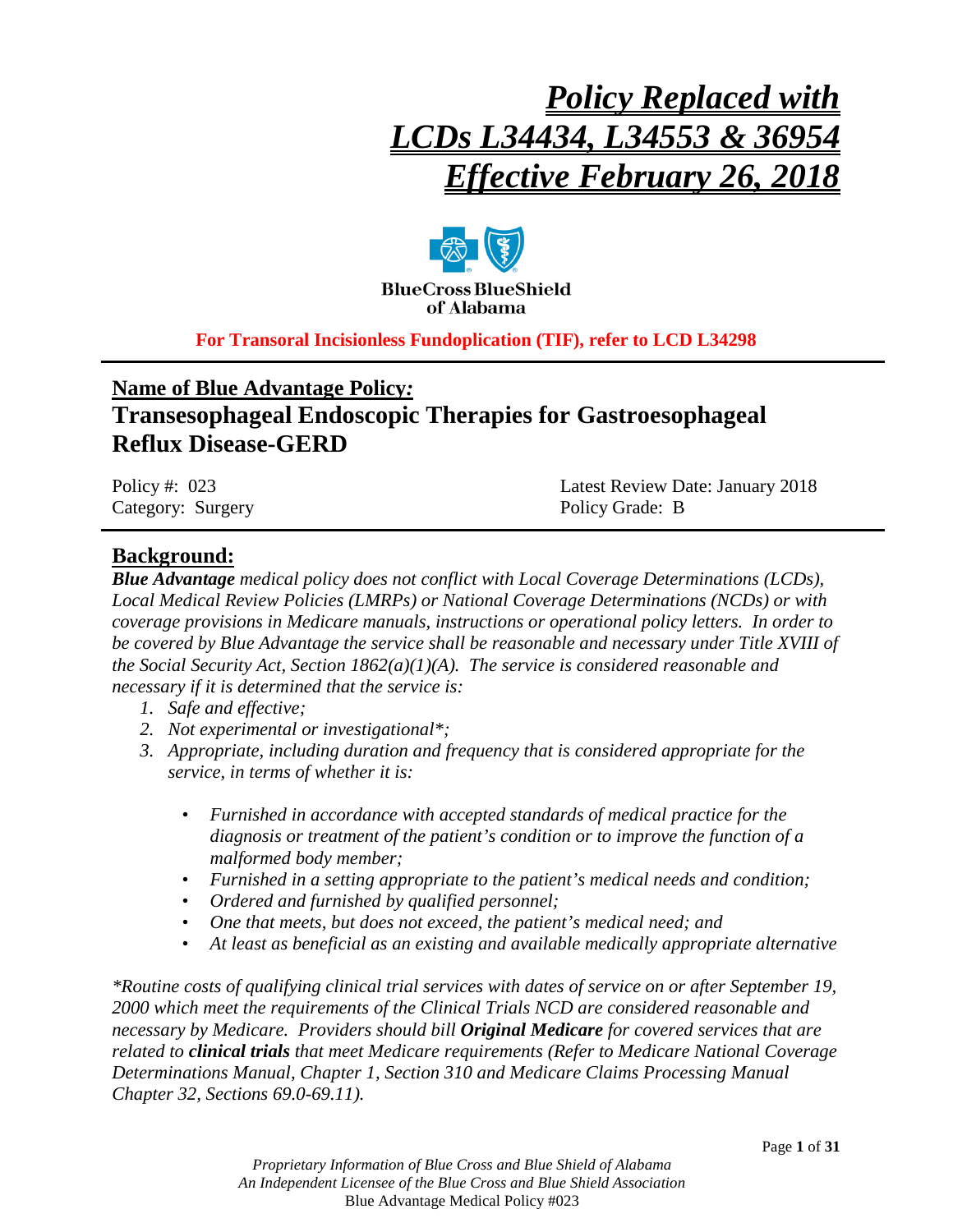# **Description of Procedure or Service:**

Transesophageal endoscopic therapies are being developed for the treatment of gastroesophageal reflux disease (GERD). A variety of procedures are being evaluated, including transesophageal (or transoral) incisionless fundoplication (TIF), application of radiofrequency (RF) energy, and injection/implantation of prosthetic devices or bulking agents.

# **Gastroesophageal Reflux Disease**

GERD is a common disorder characterized by heartburn and other symptoms related to reflux of stomach acid into the esophagus. Nearly all individuals experience such symptoms at some point in their lives; a smaller number have chronic symptoms and are at risk for complications of GERD. The prevalence of GERD has been estimated to be 10% to 20% in the Western world, with a lower prevalence in Asia.

### Pathophysiology

The pathophysiology of GERD involves excessive exposure to stomach acid, which occurs for several reasons. There can be an incompetent barrier between the esophagus and stomach, either due to dysfunction of the lower esophageal sphincter (LES) or incompetence of the diaphragm. Another mechanism is abnormally slow clearance of stomach acid by the esophagus. A third mechanism is abnormally slow clearance of acid by the stomach. In this situation, delayed clearance leads to an increased reservoir of stomach acid and a greater tendency to reflux.

In addition to troubling symptoms, some patients will have more serious disease, which results in complications such as erosive esophagitis, dysphagia, Barrett esophagus, and esophageal carcinoma. Pulmonary complications may result from aspiration of stomach acid into the lungs and can include asthma, pulmonary fibrosis and bronchitis, or symptoms of chronic hoarseness, cough, and sore throat.

# Treatment

Guidelines on the management of GERD emphasize initial medical management. Weight loss, smoking cessation, head of bed elevation, and elimination of food triggers are all recommended in recent practice guidelines. PPIs have been shown to be the most effective medical treatment. In a Cochrane systematic review, PPIs demonstrated superiority to H2-receptor agonists and prokinetics in both network meta-analyses and direct comparisons.

# *Surgical Treatment*

The most common surgical procedure used for GERD is laparoscopic Nissen fundoplication. Fundoplication involves wrapping a portion of the gastric fundus around the distal esophagus to increase LES pressure. If a hiatal hernia is present, the procedure also restores the position of the LES to the correct location. Laparoscopic fundoplication was introduced in 1991 and has been rapidly adopted because it avoids complications associated with an open procedure.

Although fundoplication results in a high proportion of patients reporting symptom relief, complications can occur, and sometimes require conversion to an open procedure. Patients who have relief of symptoms of GERD after fundoplication may have dysphagia or gas-bloat syndrome (excessive gastrointestinal gas).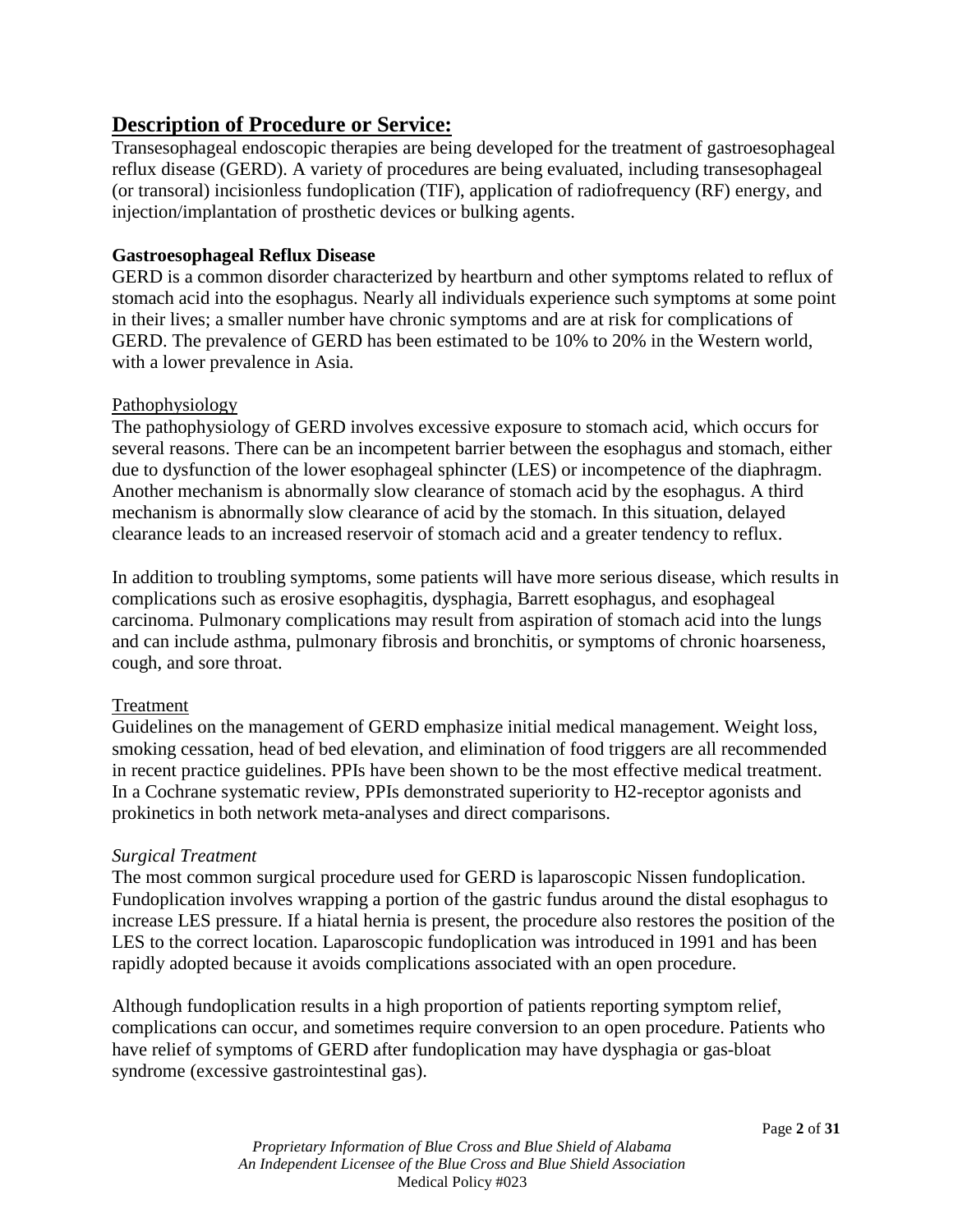# *Other Treatment Options*

Due in part to the high prevalence of GERD, there has been interest in creating a minimally invasive transesophageal therapeutic alternative to open or laparoscopic fundoplication or chronic medical therapy. This type of procedure may be considered natural orifice transluminal surgery (NOTES). Three types of procedures have been investigated.

- 1. The transesophageal endoscopic gastroplasty is also referred to as gastroplication, fundoplication or transoral incisionless fundoplication (TIF). During the procedure, the fundus of the stomach is folded, and then held in place with staples or fasteners that are deployed by the device. The endoscopic procedure is designed to recreate a valve and barrier to reflux.
- 2. Radiofrequency (RF) energy has been used to produce submucosal thermal lesions at the gastroesophageal junction. (This technique has also been referred to as the Stretta procedure). Specifically, radiofrequency energy is applied through four electrodes inserted into the esophageal wall at multiple sites both above and below the squamocolumnar junction. The mechanism of action of the thermal lesions is not precisely known but may be related to ablation of the nerve pathways responsible for sphincter relaxation or may induce a tissue-tightening effect related to heat-induced collagen contraction and fibrosis.
- 3. Submucosal injection or implantation of a prosthetic or bulking agent to enhance the volume of the lower esophageal sphincter has also been investigated.

One bulking agent, pyrolytic carbon-coated zirconium oxide spheres (Durasphere®), is being evaluated.

The Gatekeeper Reflux Repair System (Medtronic, Shoreview, MN) utilizes a soft, pliable, expandable prosthesis made of a polyacrylonitrile-based hydrogel. The prosthesis is implanted into the esophageal submucosa and with time the prosthesis absorbs water and expands, creating bulk in the region of implantation.

In addition, the endoscopic submucosal implantation of polymethylmethacrylate beads into the lower esophageal folds has also been investigated.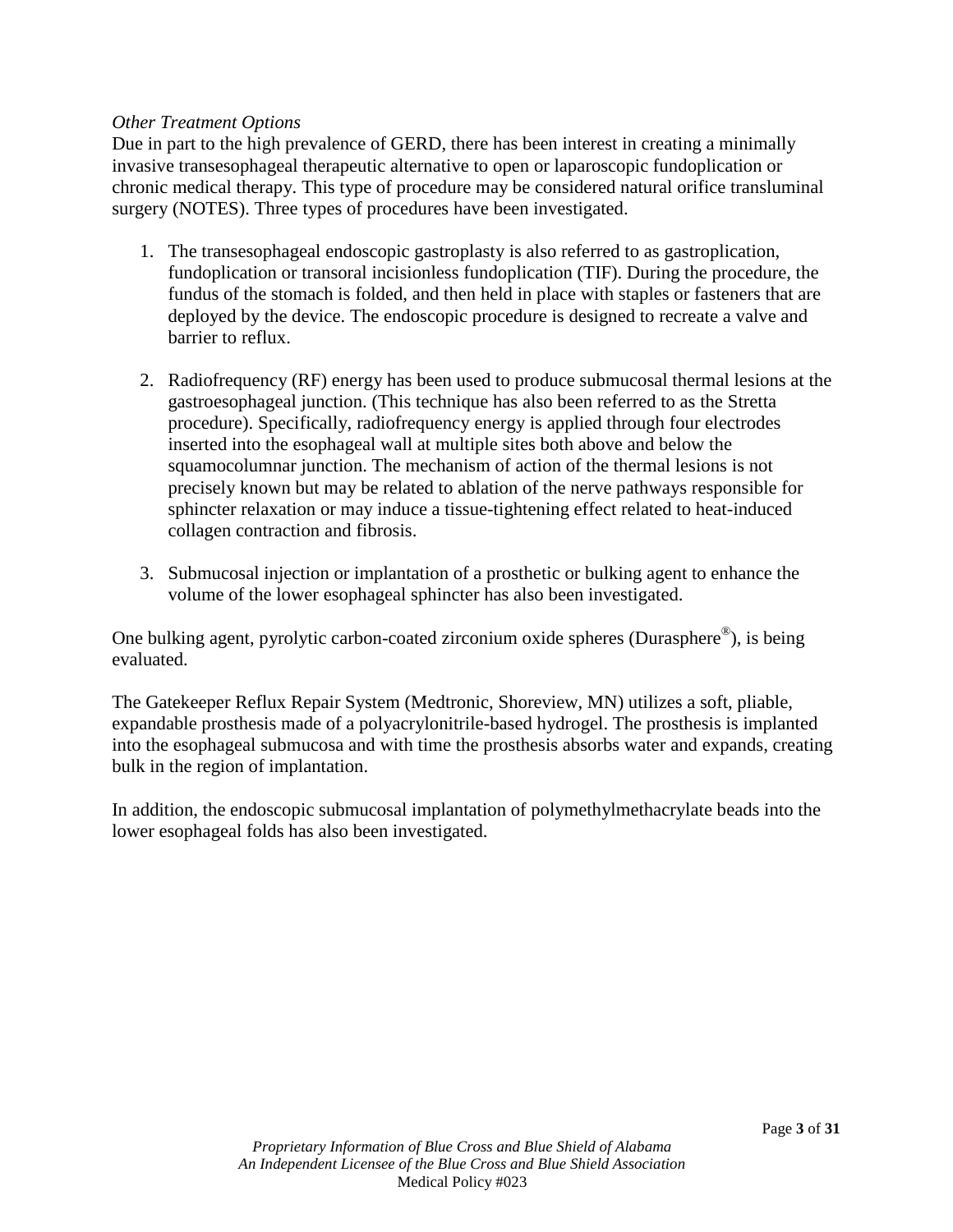# **Policy:**

# **Effective February 26, 2018: Refer to LCDs L34434, L34553 & 36954 for Transesophageal Endoscopic Therapies for Gastroesophageal Reflux Disease-GERD**

# **Effective December 1, 2012; Refer to LCD L32826/L34298 for Transoral Incisionless Fundoplication (TIF)**

**Effective for dates of service on or after October 17, 2011 and prior to February 26, 2018: Blue Advantage** will treat the **implantation of a prosthesis or hydrogel** as a **non-covered** benefit and as **investigational**.

# **Effective for dates of service on or after July 18, 2005:**

**Blue Advantage** will treat the **Stretta procedure or radiofrequency to create submucosal thermal lesions of the lower esophageal sphincter** as a **non-covered** benefit and as **investigational** when used as a treatment for gastroesophageal reflux disease.

**Blue Advantage** will treat **implantation of polymers, spheres, or injection of beads into the lower esophageal sphincter** as a **non-covered** benefit and as **investigational**.

**Blue Advantage** will treat the **fixation of a transmural suture-pledget (Plicator procedure) for the treatment of gastroesophageal reflux diseases** as a **non-covered** benefit and as **investigational**.

*Blue Advantage does not approve or deny procedures, services, testing, or equipment for our members. Our decisions concern coverage only. The decision of whether or not to have a certain test, treatment or procedure is one made between the physician and his/her patient. Blue Advantage administers benefits based on the members' contract and medical policies. Physicians should always exercise their best medical judgment in providing the care they feel is most appropriate for their patients. Needed care should not be delayed or refused because of a coverage determination.*

# **Key Points:**

The most recent literature review was performed through October 31, 2017. This policy will address procedures which are currently available for use in the U.S.

The Agency for Healthcare Research and Quality (AHRQ) published a systematic review on management strategies for gastroesophageal reflux disease in 2005, which was updated in 2011. The 2005 comparative effectiveness review evaluated studies on the EndoCinch Suturing System, Stretta, Enteryx, and the NDO Plicator. The 2011 update of the AHRQ report excluded Enteryx and the NDO Plicator, because they were no longer available in the United States, and added the EsophyX procedure (endoscopic fundoplication), which was commercialized after the 2005 review. The 2011 AHRQ report concluded that for the 3 available endoscopic procedures (EndoCinch, Stretta, EsophyX), effectiveness remains substantially uncertain for the long-term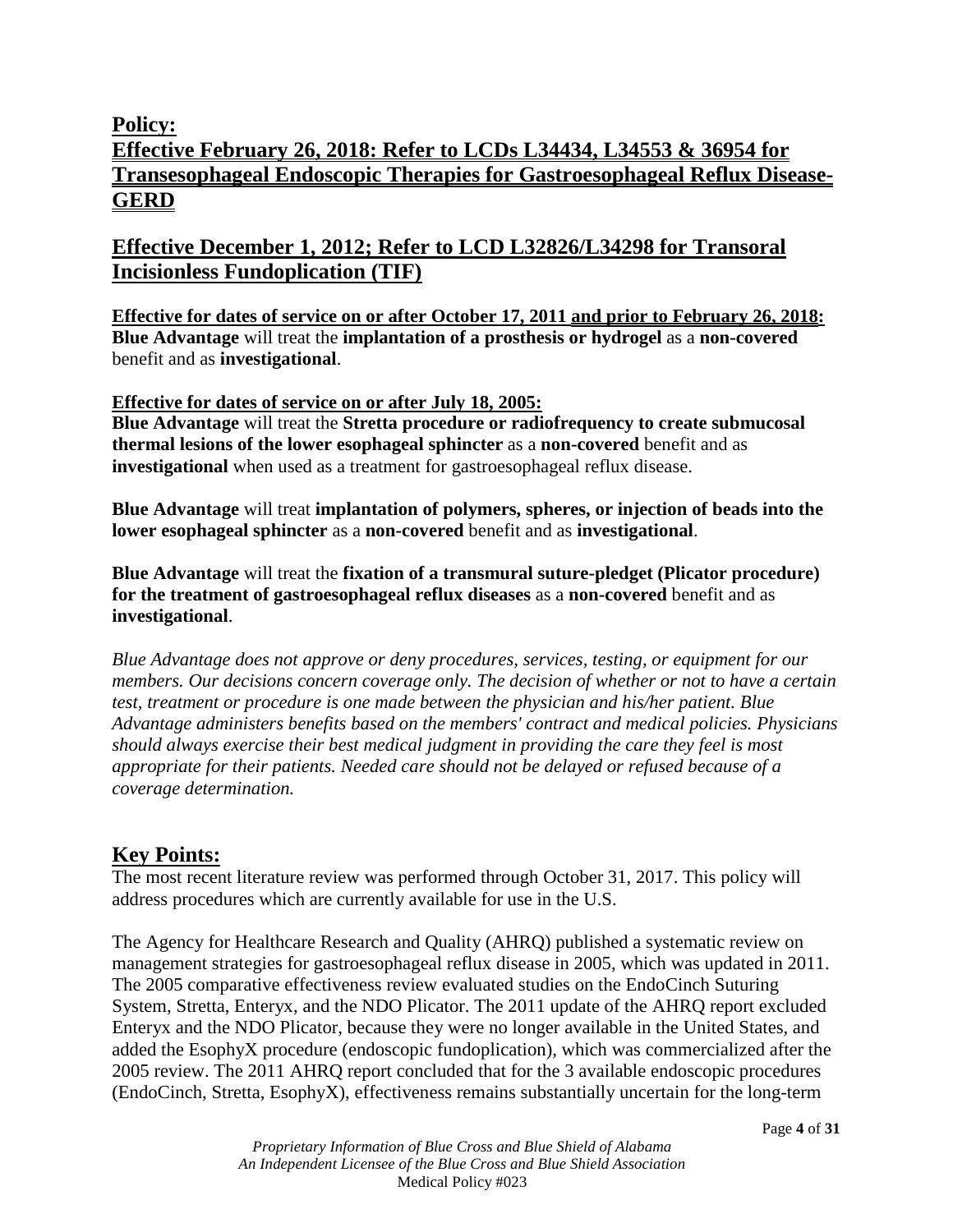management of GERD. All of these procedures have been associated with complications, including dysphagia, infection/fever, and bloating, although bloating and dsyphagia are also adverse effects of laparoscopic fundoplication. A 2015 review of endoscopic treatment of GERD noted that EndoCinch is no longer manufactured.

# **Transoral Incisionless Fundoplication (Esophyx®)**

The following discussion examines separately studies for patients whose symptoms are not controlled by proton pump inhibitors (PPIs; see Tables 1 to 4) and those whose symptoms are controlled by PPIs (see Tables 5 and 6). For patients whose symptoms are not controlled by PPIs, the optimal comparator would be fundoplication, while the optimal comparator in patients whose symptoms are controlled by PPIs would be continued PPI therapy.

# TIF in Patients whose Symptoms are not Controlled by PPIs

### *Randomized Trials*

Two RCTs have evaluated TIF using ExophyX2 in patients with troublesome symptoms despite daily PPI therapy (see Table 1). Hunter et al (2015) compared TIF plus placebo pills (n=87) with treatment using sham TIF plus PPI (n=42) in the RESPECT trial. Increases in medication (placebo or PPI depending on treatment group) were allowed at 2 weeks. At 3 months, patients with continued troublesome symptoms were declared early treatment failures, and failed TIF patients were given PPI and failed sham patients were offered TIF. Trad et al (2015) compared TIF  $(n=40)$  with maximum PPI therapy  $(n=23)$  without a sham procedure in the TEMPO trial. The primary outcome in both trials was the elimination of symptoms, measured in slightly different ways (see Table 1).

In both trials, the primary outcome was achieved by a higher percentage of patients treated with TIF than with PPIs (see Table 2). Elimination of symptoms was reported by 62% to 67% of patients treated by TIF compared with 5% of patients treated with maximum PPIs and 45% of patients who had a sham procedure plus PPIs. In TEMPO, the relative risk of achieving the primary outcome was 12.9 (95% confidence interval [CI], 1.9 to 88.9; p<0.001).

Secondary outcomes (e.g., RDQ regurgitation score, RDQ heartburn score) showed no significant differences between treatments. Physiologic measurements such as number of reflux episodes, percent total time pH less than 4, and DeMeester score (a composite score of acid exposure based on esophageal monitoring) showed differences that were statistically significant between groups, but these measurements were performed when off PPIs for 7 days, and the difference in pH between TIF and continued PPI therapy cannot be determined from this trial.

In TEMPO, self-reported troublesome regurgitation was eliminated in 97% (29/30) of TIF patients who were off PPIs. However, the objective measure of esophageal acid exposure did not differ significantly between groups.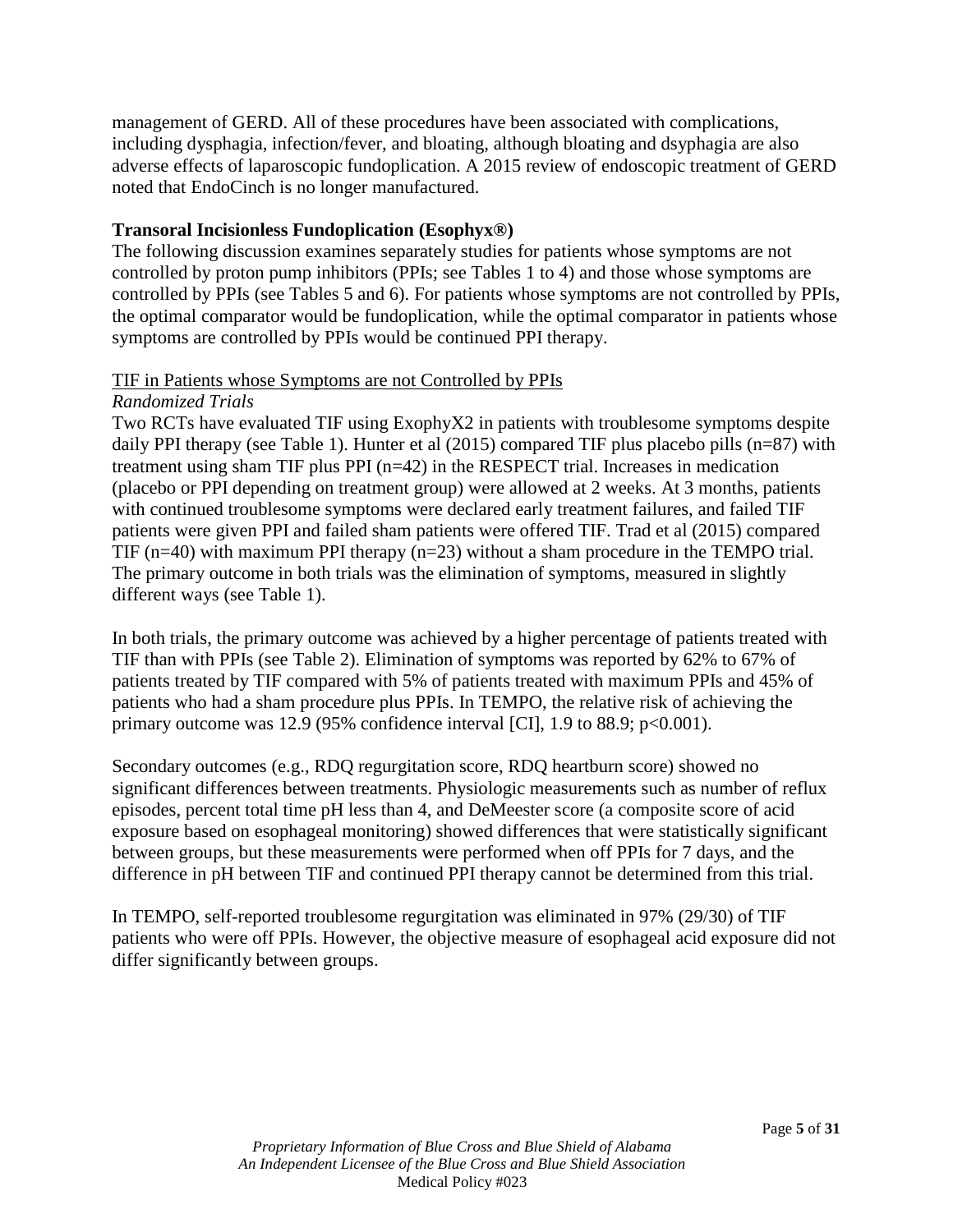| -0-                                 |                 |                                                                                                                            |                     |                |                                                                                                |  |  |  |  |
|-------------------------------------|-----------------|----------------------------------------------------------------------------------------------------------------------------|---------------------|----------------|------------------------------------------------------------------------------------------------|--|--|--|--|
| <b>Study</b>                        | <b>TIF:CTRL</b> | <b>Patient Symptoms</b>                                                                                                    | Comparator          | <b>Follow-</b> | <b>Principal Clinical Outcome</b>                                                              |  |  |  |  |
|                                     |                 | or other                                                                                                                   |                     | up,            |                                                                                                |  |  |  |  |
|                                     |                 | <b>Characteristics</b>                                                                                                     |                     | mos            |                                                                                                |  |  |  |  |
| Hunter et al<br>(2015)<br>(RESPECT) | 87:42           | Hiatal hernia<br>$\bullet$<br>$\leq$ 2cm<br>Troublesome<br>regurgitation <sup>a</sup> ,<br>not controlled on<br><b>PPI</b> | $Sham + PPI$        | 6              | Relief of regurgitation without<br>PPI in TIF group vs with PPI<br>escalation in control group |  |  |  |  |
| Trad et al<br>(2015)<br>(TEMPO)     | 40:23           | Hiatal hernia<br>$\bullet$<br>$\leq$ 2cm<br>Troublesome<br>symptoms, not<br>controlled on<br>PPI <sup>b</sup>              | Maximum<br>dose PPI | 6              | Elimination of daily symptoms<br>other than heartburn                                          |  |  |  |  |

**Table 1: Characteristics of Randomized Controlled Trials Comparing TIF with Medical Management in Patients whose Symptoms were not Controlled on PPIs**

CTL: control; FU: follow-up; PPI: proton pump inhibitor; TIF: transoral incisionless fundoplication. a Troublesome regurgitation was defined as mild symptoms for  $\geq 2$  days a week or moderate-to-severe symptoms  $>1$  day a week. b Gastroesophageal reflux disease for >1 year and a history of daily PPI use for >6 months.

| Table 2. Summary of Key Results for RCTs Comparing TIF With Medical Management in Patients |  |  |
|--------------------------------------------------------------------------------------------|--|--|
| <b>Whose Symptoms Were Not Controlled on PPIs</b>                                          |  |  |

| <b>Trial (Year)</b>        | <b>Elimination of</b><br><b>Symptoms</b>                                         | <b>Change</b> in<br><b>Regurgitation</b>              | Change in<br><b>Heartburn</b>                                     | <b>Reflux</b><br><b>Symptoms</b>                                               | <b>Esophageal pH</b>                 |
|----------------------------|----------------------------------------------------------------------------------|-------------------------------------------------------|-------------------------------------------------------------------|--------------------------------------------------------------------------------|--------------------------------------|
|                            | <b>Elimination of</b><br><b>Troublesome</b><br><b>Regurgitation</b>              | <b>Change in RDQ</b><br>Regurgitation<br><b>Score</b> | <b>Change in RDQ</b><br>Heartburn<br><b>Score</b>                 | <b>Change in RDQ</b><br><b>Heartburn Plus</b><br>Regurgitation<br><b>Score</b> |                                      |
| <b>RESPECT</b><br>(2015)   |                                                                                  |                                                       |                                                                   |                                                                                |                                      |
| $TIF + placebo$            | 67% (58/87)                                                                      | $-3$                                                  | $-2.1$                                                            | $-2.5$                                                                         |                                      |
| $Sham + PPI$               | 45%                                                                              | $-3$                                                  | $-2.2$                                                            | $-2.4$                                                                         |                                      |
| p value                    | 0.023                                                                            | 0.072                                                 | 0.936                                                             | 0.313                                                                          |                                      |
|                            | <b>Elimination of</b><br><b>Symptoms</b><br>other than<br>heartburn <sup>b</sup> | Change in<br><b>GERD-HRQL</b><br><b>Score</b>         | Change in<br><b>GERD-HRQL</b><br><b>Heartburn</b><br><b>Score</b> | <b>RSI</b> Score                                                               | <b>Percent Time</b><br>with $pH > 4$ |
| <b>TEMPO (2015)</b>        |                                                                                  |                                                       |                                                                   |                                                                                |                                      |
| TIF                        | 62%                                                                              | $-21.1$                                               | $-14$                                                             | $-17.4$                                                                        | 54%                                  |
| Maximum-dose<br><b>PPI</b> | 5%                                                                               | $-7.6$                                                | $-5.2$                                                            | $-3.0$                                                                         | 52%                                  |
| RR (95% CI)                | $-12.9(1.9-88.9)$                                                                |                                                       |                                                                   |                                                                                |                                      |
| p value                    | 0.001                                                                            | <b>NR</b>                                             | <b>NR</b>                                                         | <b>NR</b>                                                                      | 0.914                                |
| Summary                    |                                                                                  |                                                       |                                                                   |                                                                                |                                      |
| TIF                        | 62%-67%                                                                          |                                                       |                                                                   |                                                                                |                                      |

CI: confidence interval; GERD-HRQL: Gastroesophageal Reflux Disease Health-Related Quality of Life; NR: not reported; PPI: proton pump inhibitor; RCT: randomized controlled trial; RDQ: Reflux Disease Questionnaire; RR: relative risk; RSI: Reflux Symptom Index; TIF: transoral incisionless fundoplication. a Primary outcome measure. b Primary outcome measure – composite of 3 gastroesophageal reflux disease symptom scales: the GERD-HRQL, RSI, and RDQ.

In 2017, Trad et al reported 3-year follow-up for patients treated with TIF in the TEMPO trial (see Table 3). All patients in the control group (maximum PPIs) had crossed over to TIF and were included in the follow-up. Symptom scores, esophagastroduodenoscopy, and 48-hour pH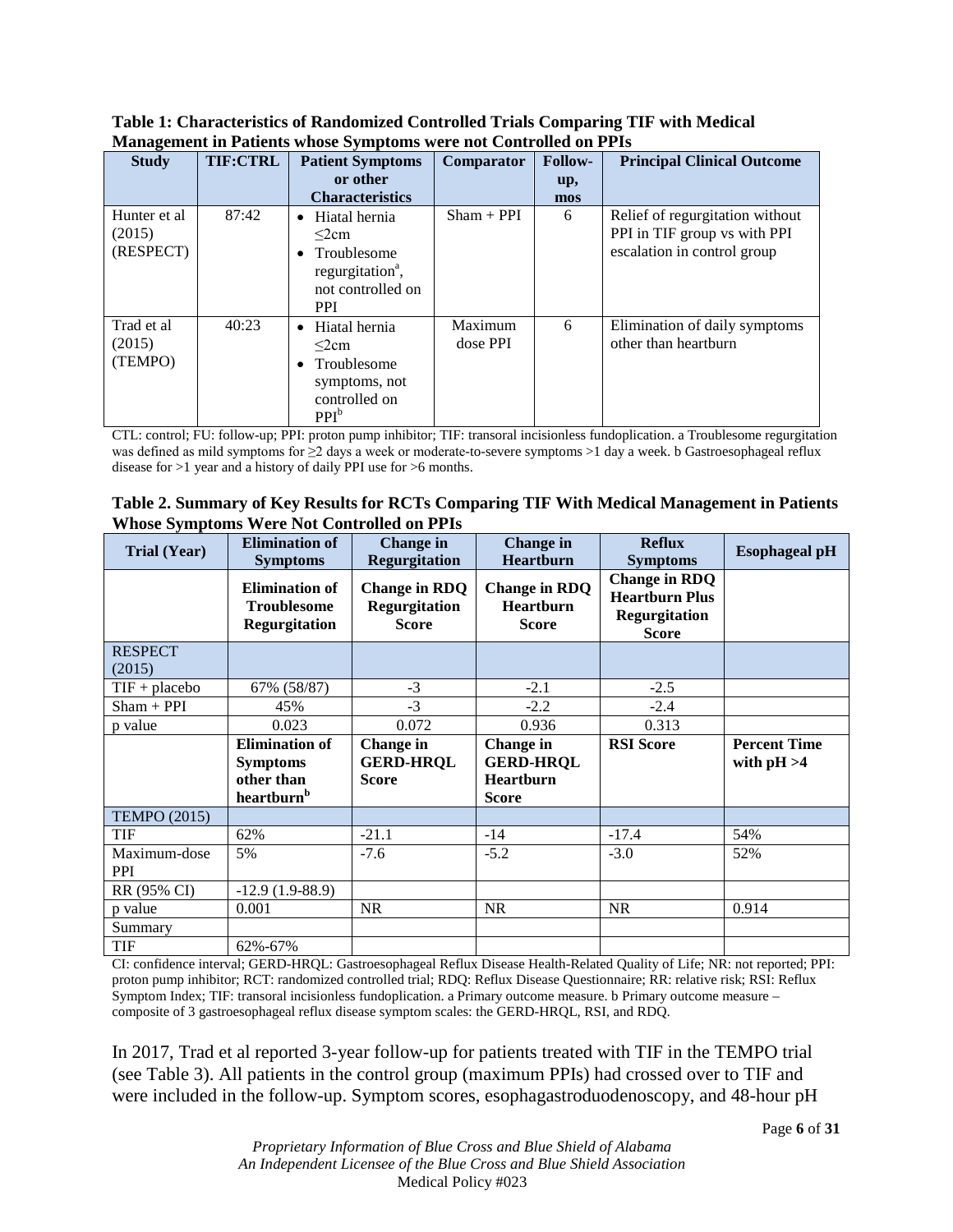monitoring were conducted off PPIs, and the 2 TIF failures who had undergone fundoplication were assigned the worst scores. Of 63 patients treated with TIF, data on PPI use was available for 52 (83%), with 71% of patients reporting a cessation of PPI use. However, completion of the Reflux Disease Questionnaire and assessment of pH normalization were available for less than 65% of patients. pH normalization was available for 40% of available patients following TIF, whereas 90% reported elimination of troublesome regurgitation.

| <b>Outcome Measure</b>        | <b>Baseline</b> | 1 Year      | 2 Years       | 3 Years       |
|-------------------------------|-----------------|-------------|---------------|---------------|
| Sample size (% of             |                 | 60(95%)     | 55 (87%)      |               |
| 63)                           |                 |             |               | 52 (83%)      |
| Elimination of                |                 |             |               |               |
| troublesome                   |                 | 88% (42/48) | 90% (41/44)   | 90% (37/41)   |
| regurgitation $(RDQ)^a$       |                 |             |               |               |
| Elimination of                |                 |             |               |               |
| atypical symptoms             |                 | 82% (45/55) | 84% (43/51)   | 88% (42/48)   |
| $(RSI \leq 13)^a$             |                 |             |               |               |
| <b>GERD-HRQL</b> score        | 32.8(60)        | $7.1\,(58)$ | 7.3(52)       | 5.0(43)       |
| Esophagitis                   | 55% (33/60)     | 5% (3/59)   | $10\%$ (5/50) | $12\%$ (5/41) |
| Cessation of PPI use          |                 | 78% (47/60) | 76% (42/55)   | 71% (37/52)   |
| pH normalization <sup>o</sup> |                 | 41% (24/59) | 37% (18/49)   | 40% (16/40)   |

**Table 3. Follow-Up of Patients Treated With EsophyX2 in the TEMPO Trial**

Adapted from Trad et al (2017). GERD-HRQL: Gastroesophageal Reflux Disease Health-Related Quality of Life; PPI: proton pump inhibitor; RDQ: Reflux Disease Questionnaire; RSI: Reflux Symptom Index.

<sup>a</sup> Primary outcome: elimination of daily troublesome regurgitation and atypical symptoms as measured with the RDQ and the RSI. Troublesome symptoms are defined as mild symptoms, occurring  $\geq 2$  days a week, or moderate-to severe symptoms, occurring >1 day a week.

<sup>b</sup> Normality was defined as percent of total recorded time pH

#### *Studies Comparing TIF to Laparoscopic Fundoplication*

Svoboda et al compared 34 patients receiving TIF to 18 patients receiving fundoplication, but more than half of the patients who had TIF did so with a discontinued device, so that the trial results may not generalize to EsophyX. There was no separate analysis of patients undergoing TIF with the EsophyX device, and the results of this trial are not discussed further.

#### *Nonrandomized Studies*

Two nonrandomized comparative studies have compared TIF with laparoscopic fundoplication in patients whose symptoms were not controlled on PPIs.

Frazzoni et al (2011) compared 10 patients undergoing TIF to 10 patients undergoing laparoscopic fundoplication with the first-generation EsophyX procedure (see Table 4). Patients selected which treatment they wanted, but the groups were comparable to a baseline. In terms of clinical outcomes assessed at 3 months, 7 patients undergoing TIF reported only partial/no symptom remission versus 0 patients undergoing fundoplication (see Table 4). Mild dysphagia was reported by 2 patients after fundoplication and 1 patient after TIF. Two patients reported epigastric bloating after fundoplication. Several measures of GERD as assessed by manometry and impedance pH monitoring showed greater improvement in the fundoplication group than in the TIF group. This study reported that TIF with the first-generation EsophyX device is less effective than fundoplication in improving symptoms of GERD. Adverse perioperative events were not described.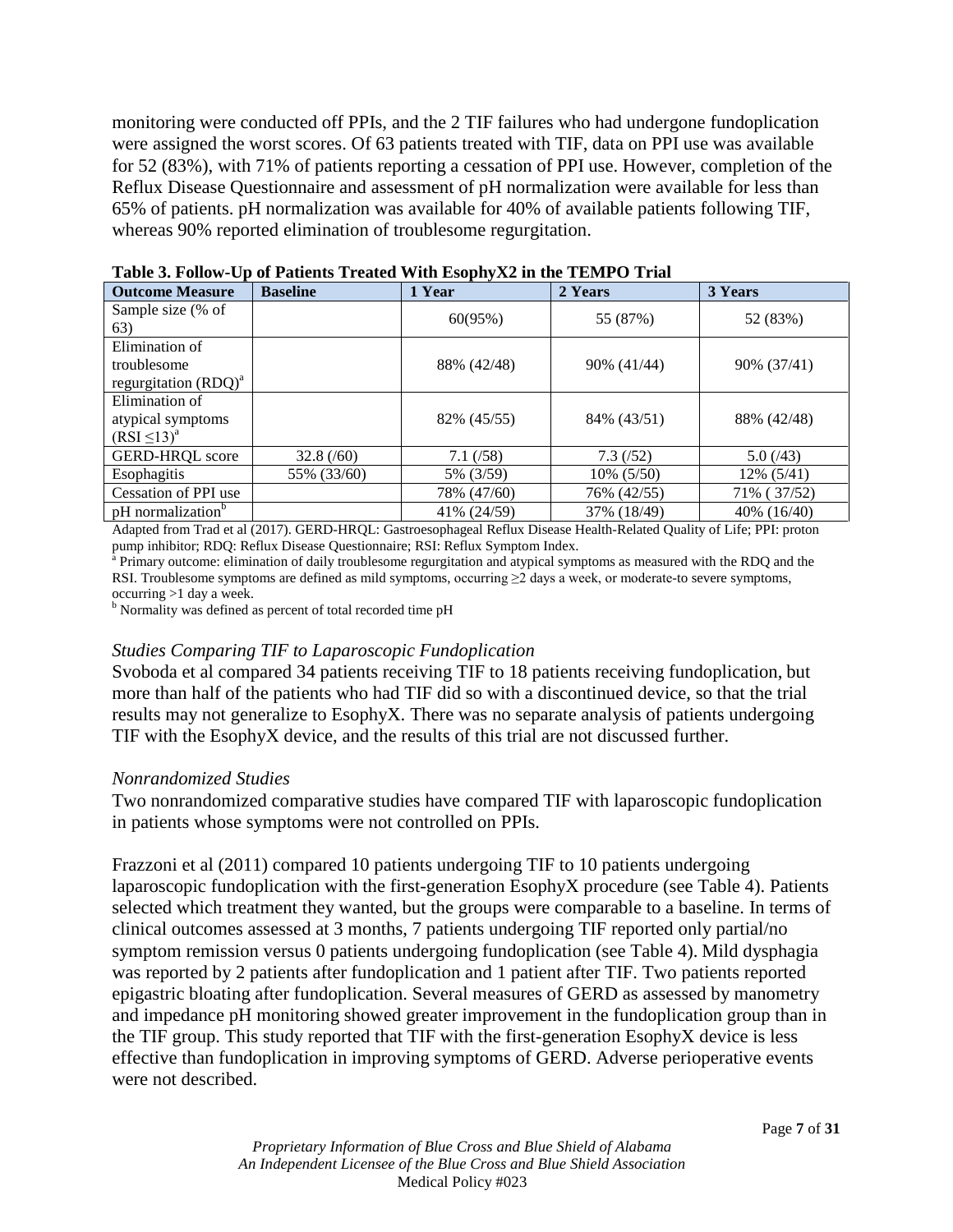| <b>Study (Year)</b>      | <b>Percent</b><br>Partial or<br>$\mathbf{n}$<br><b>Symptom</b><br><b>Remission</b> | <b>Normalization</b><br><b>Esophageal</b><br>Acid<br><b>Exposure</b><br><b>Time</b> | <b>Normalization</b><br>of Distal<br><b>Refluxes</b> | <b>Normalization</b><br>of Proximal<br><b>Refluxes</b> | <b>Mild</b><br><b>Dysphagia</b> | <b>Bloating</b> |
|--------------------------|------------------------------------------------------------------------------------|-------------------------------------------------------------------------------------|------------------------------------------------------|--------------------------------------------------------|---------------------------------|-----------------|
| Frazzoni et al<br>(2011) |                                                                                    |                                                                                     |                                                      |                                                        |                                 |                 |
| TIF, %                   | 70                                                                                 | 50                                                                                  | 20                                                   | 40                                                     | 10                              | 0               |
| Fundoplication,<br>$\%$  | $\overline{0}$                                                                     | 100                                                                                 | 90                                                   | 100                                                    | 20                              | 20              |
| p value                  | 0.003                                                                              | 0.03                                                                                | 0.005                                                | 0.011                                                  | <b>NR</b>                       | <b>NR</b>       |

**Table 4. Summary of Key Results in Patients Whose Symptoms Were Not Controlled by PPIs**

NR: not reported; PPI: proton pump inhibitor; TIF: transoral incisionless fundoplication

A nonrandomized study by Toomey et al compared 20 patients undergoing TIF, 20 patients undergoing Nissen fundoplication, and 20 patients undergoing Toupet fundoplication. The trialists stated that age, body mass index, and preoperative DeMeester score were controlled; however, the indications for each procedure differed. Patients with abnormal esophageal motility underwent Toupet fundoplication. Only patients who had a hiatal hernia of 2 cm or less were offered TIF. Due to these selection criteria, at baseline, 15% of the TIF group had a hiatal hernia versus 65% and 55% of the 2 fundoplication groups, limiting comparison of both treatments Adverse events were not reported.

# Section Summary: Patients whose Symptoms Are Not Controlled by PPIs *Studies Comparing TIF with Continued PPIs*

The evidence on TIF in patients whose symptoms are not controlled by PPIs includes 2 RCTs, one of which followed TIF patients out to 3 years. The highest quality study is the shamcontrolled RESPECT trial by Hunter et al (2015). RESPECT found a significantly greater proportion of patients who reported elimination of troublesome regurgitation compared with sham plus PPIs, however, elimination of regurgitation was achieved in only 67% of patients treated with TIF. Also, other symptom measures were no different between the TIF and sham-PPI group. A strong placebo effect of the procedure is suggested by the subjective outcome measures in the sham group, in which 45% of patients whose symptoms were not previously controlled on PPIs reported elimination of troublesome regurgitation. The strong placebo effect suggested by the RESPECT trial raises questions about the validity of the nonblinded TEMPO trial. TEMPO reported a significant improvement in subjective measures with TIF compared to maximum PPI treatment, but there was no significant difference in the objective measure of esophageal acid exposure. At a 3-year follow-up, about twice as many patients reported symptom improvement compared with improvement in the objective measure. It is not clear whether the discrepancy is due to a general lack of correlation between pH and symptoms, or to a placebo effect on the subjective assessment. Together, these data suggest that the most appropriate comparator for patients whose symptoms are not controlled on PPIs is laparoscopic fundoplication.

# *Studies Comparing TIF to Laparoscopic Fundoplication*

Each study comparing TIF to laparoscopic fundoplication has methodologic problems that do not permit conclusions on the comparative efficacy of the 2 procedures. The nonrandomized study by Frazzoni et al showed that TIF is less effective than fundoplication. However, this study was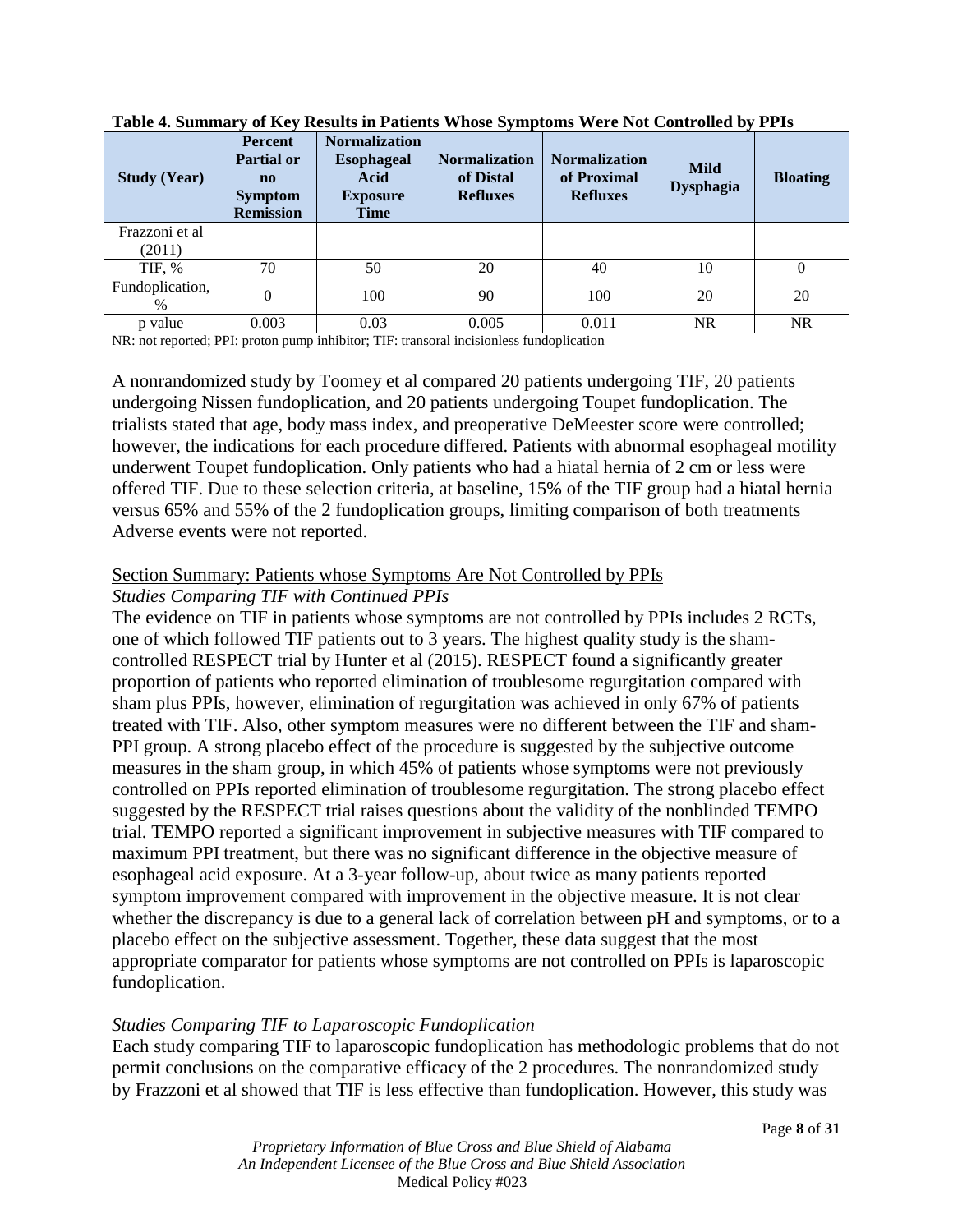conducted with an earlier device. The RCT by Svoboda et al included in the TIF group patients who underwent the procedure using a different device. In the third study by Toomey et al, patients were assigned to different procedures based on specific baseline characteristics. Two of the studies concluded that TIF and fundoplication were similarly effective based on lack of statistically significant differences across symptom outcomes. However, because of the small sizes of these samples, lack of a statistically significant difference in outcomes cannot be interpreted as equivalent outcomes. For these studies, several outcomes favored fundoplication over TIF. The studies did not report adverse events or rates of postoperative symptoms associated with fundoplication (e.g., dysphagia, bloating). Thus it is not possible to evaluate whether a difference in effectiveness between procedures might be accompanied by a difference in adverse events. Limited data suggest that the first-generation TIF is considerably inferior to laparoscopic fundoplication in patients who have failed PPI therapy, and this treatment is no longer available. Current data are insufficient to determine the risks and benefits of the secondgeneration TIF procedure compared with laparoscopic fundoplication in patients whose symptoms are not controlled by PPIs.

# TIF in Patients whose Symptoms Are Controlled by PPIs

### *Randomized Trials*

Two published RCTs have evaluated the efficacy of TIF in patients whose symptoms were adequately controlled on PPIs, but who were considering an intervention over lifelong drug dependence (see Table 5). Hakansson et al (2015) compared TIF (n=22) to sham only (n=22). The expected outcome in the sham group was that, without PPI, GERD symptoms would eventually recur. Witteman et al compared TIF (n=40) to continued PPI therapy (n=20) without a sham procedure (see Table 5). The objective was to demonstrate that outcomes with TIF were not significantly worse than those with continued PPI therapy. The primary outcome of the Hakansson trial was treatment failure, defined as the need for resumption of PPIs (see Table 5). The primary outcome of the Witteman trial was treatment success, defined by an improvement of 50% or more on the GERD-HQRL.

In Hakansson et al, Kaplan-Meier curves showed a higher rate of treatment failure in the sham group than in the TIF group  $(p<0.001$ , time to treatment failure), with significantly more patients in the TIF group in remission at 6 months (59%) compared with the sham without PPI group (18%, p=0.01). In Witteman et al, PPI therapy was stepped up or down as necessary during follow-up. At 6 months, 55% of TIF patients had more than 50% improvement in subjective GERD symptoms vs 5% of patients on continued PPI therapy (see Table 6). Mean change in GERD symptoms from baseline was consistent with this result (TIF, -14.1; control, -3.1), however, it is uncertain whether the difference between groups was due to a combination of TIF plus PPI, or if the PPI therapy in the control group was at maximum following the step-up protocol.

Secondary outcomes measuring GERD symptoms in Hakansson et al showed results consistent with more favorable outcomes in the TIF group. However, no statistical between-group analysis was reported for these outcomes. Dysphagia, bloating, and flatulence was reported in twice as many patients undergoing TIF (four, four, and two, respectively) compared with sham (two, two, and one, respectively). These results were reported as not statistically different. However, it is unlikely that the trial was powered to detect differences in these outcomes.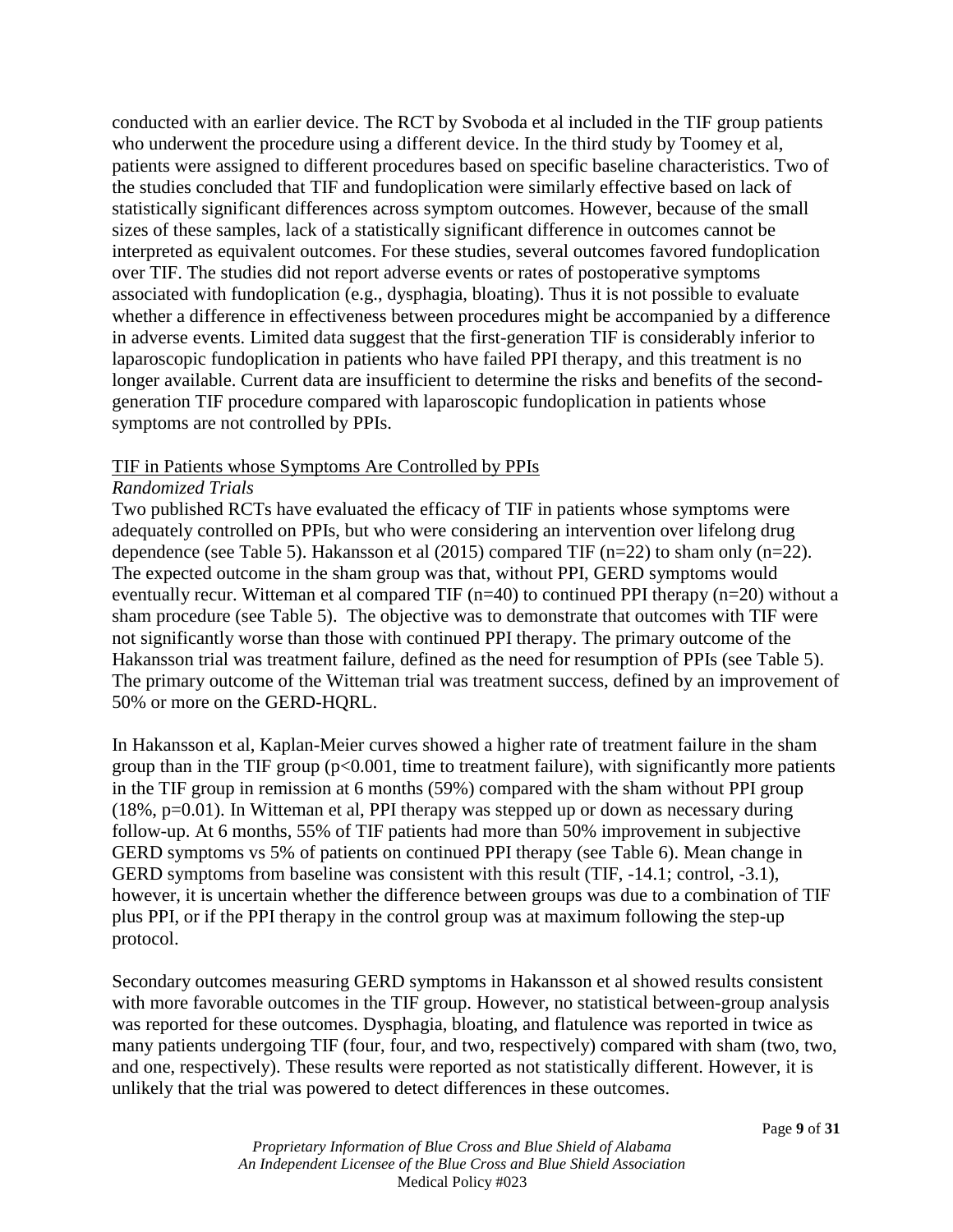**Table 5. Characteristics of Randomized Trials of TIF in Patients Whose Symptoms Were Controlled by PPIs**

| <b>Study (Year)</b>       | TIF:CTL, n | <b>Patient Symptoms</b><br>or other<br><b>Characteristics</b> | Comparator                   | FU, mo   | <b>Principal</b><br><b>Clinical</b><br><b>Outcome</b>                         |
|---------------------------|------------|---------------------------------------------------------------|------------------------------|----------|-------------------------------------------------------------------------------|
| Hakansson et al<br>(2015) | 22:22      | Controlled on PPI,<br>run-in to confirm<br>PPI dependence     | Sham only                    | $\geq 6$ | Time to<br>resumption of<br>PPI, percent<br>needing PPI at 6<br><sub>mo</sub> |
| Witteman et al<br>(2015)  | 40:20      | Controlled on PPI                                             | <b>Continued PPI</b><br>only | 6        | Mean GERD<br>symptoms,<br>percent with<br>$>50\%$<br>improvement              |

CTL: control; FU: follow-up; GERD: gastroesophageal reflux disease; PPI: proton pump inhibitor; TIF: transoral incisionless fundoplication.

#### **Table 6. Principal Clinical Outcomes of RCTs Comparing TIF With Nonsurgical Treatment in Patients Whose Symptoms Were Controlled on PPIs**

| <b>Study</b><br>(Year)  | Days to PPI<br><b>Resumption</b> | Change in<br><b>PPI</b><br><b>Therapy</b> | <b>Change</b> in<br><b>Symptoms</b>                                 | Change in<br><b>OOL</b>                            | Change in<br><b>OOL</b>                       | <b>Esophagitis</b>                | <b>Esophageal</b><br>pH                    |
|-------------------------|----------------------------------|-------------------------------------------|---------------------------------------------------------------------|----------------------------------------------------|-----------------------------------------------|-----------------------------------|--------------------------------------------|
|                         |                                  | Remission<br>at 6 mos                     | Change in<br>Median<br><b>GSRS</b> Score                            | Change in<br>Median<br><b>QOLRAD</b><br>Score      | Change in<br>Median<br><b>QOLRAD</b><br>Score |                                   | % Time<br>pH<4                             |
| <b>Hakansson</b>        |                                  |                                           |                                                                     |                                                    |                                               |                                   |                                            |
| et al (2015)            |                                  |                                           |                                                                     |                                                    |                                               |                                   |                                            |
| TID                     | 197                              | 13(59%)                                   | $\overline{4}$                                                      | 1.5                                                | 1.5                                           |                                   | 3.6%                                       |
| Sham only               | 107                              | 4(18%)                                    | 1.4                                                                 | 0.4                                                | 0.4                                           |                                   | 9.8%                                       |
| p value                 | 0.001                            | 0.01                                      | <b>NR</b>                                                           | NR.                                                | NR.                                           |                                   | <b>NR</b>                                  |
|                         |                                  |                                           | Percent<br>$>50\%$<br>Improvement<br>in<br><b>GERDHRQL</b><br>Score | Mean<br>Change in<br>GERD-<br><b>HRQL</b><br>Score |                                               | Change in%<br>with<br>Esophagitis | % Patients<br>with<br>Normalized<br>$pH^a$ |
| Witteman                |                                  |                                           |                                                                     |                                                    |                                               |                                   |                                            |
| et al (2015)            |                                  |                                           |                                                                     |                                                    |                                               |                                   |                                            |
| <b>TIF</b>              |                                  |                                           | 55%                                                                 | $-14.1$                                            |                                               | $-19%$                            | 50%                                        |
| Continued<br><b>PPI</b> |                                  |                                           | 5%                                                                  | $-3.1$                                             |                                               | $-20%$                            | 63%                                        |
| p value                 |                                  |                                           | < 0.001                                                             | < 0.001                                            |                                               | >0.05                             | <b>NR</b>                                  |

GERD-HRQL: Gastroesophageal Reflux Disease Health-Related Quality of Life; GSRS: Gastrointestinal Symptom Rating Scale; NR: not reported; PPI: proton pump inhibitor; QOL: quality of life; QOLRAD: Quality of Life in Reflux and Dyspepsia; RCT: randomized controlled trial; TIF: transoral incisionless fundoplication. a Defined as <4% for  $\leq 4.2$ 

In Witteman et al, 26% of TIF patients resumed at least occasional PPI use by 6 months, and 100% of control patients remained on PPI therapy. With the exception of LES resting pressure, secondary physiologic and endoscopic outcome measures did not differ significantly between groups. No adverse events related to fundoplication were identified on the Symptom Rating Scale.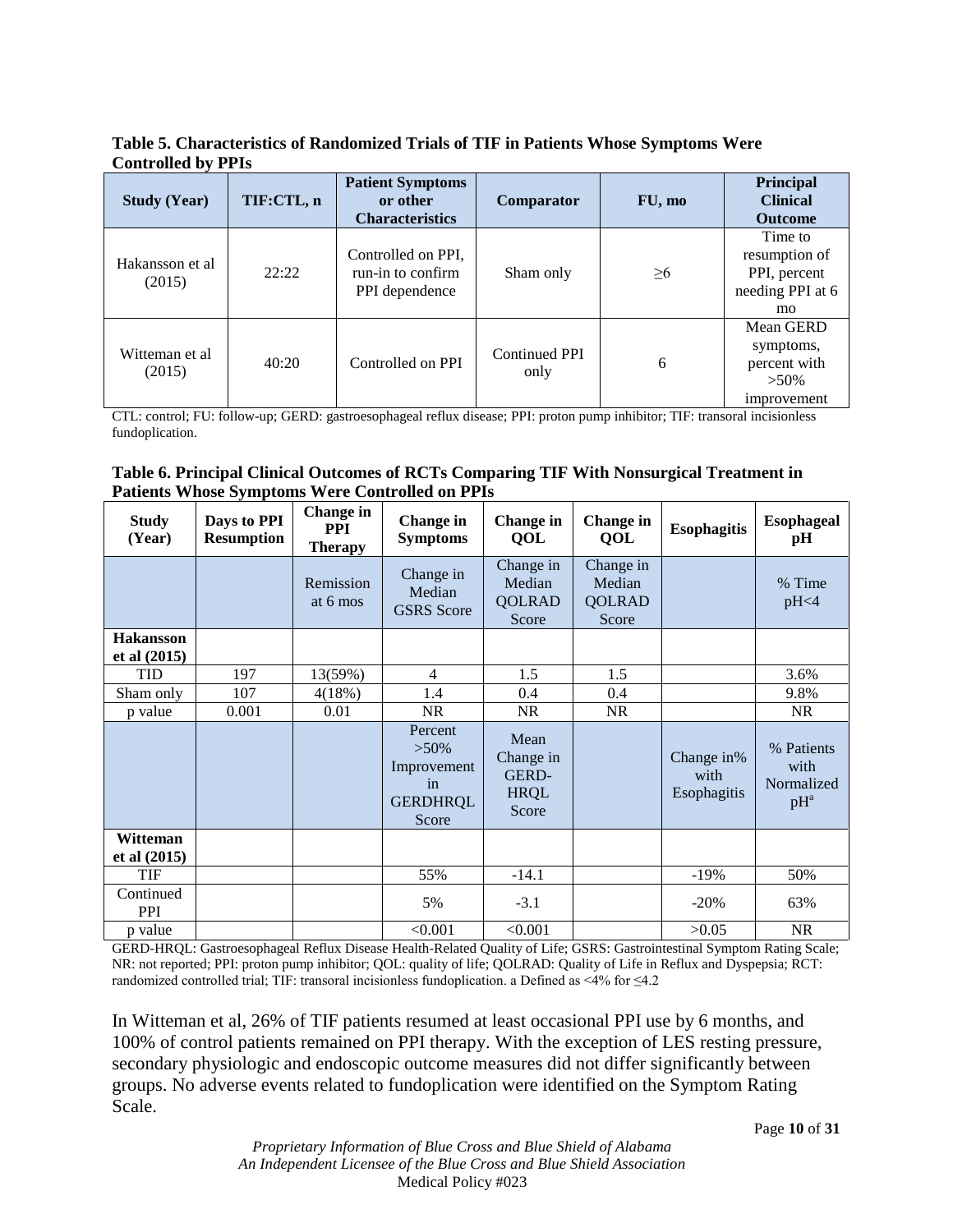TIF patients were followed beyond 6 months, with additional control patients who crossed over to have TIF. A total of 60 patients eventually underwent TIF, but there were losses to follow-up at 6 (7 patients) and 12 months (additional 8 patients). Although GERD symptoms remained improved over baseline  $(p<0.05)$ , esophageal acid exposure did not differ significantly from baseline. At least occasional use of PPI increased between 6 months and 12 months, from 34% to 61%. Three TIF patients underwent fundoplication during this follow-up period. Endoscopy findings at 6 months and 12 months showed several findings indicating possible worsening of GERD in terms of esophagitis rating, Hill grade rating of the gastroesophageal valve, and size of hiatal hernia, but no formal statistic analysis of these changes was reported. Although this RCT met its principal end point at 6 months, and improvements in GERD symptoms appeared to be maintained to 12 months, due to findings observed between 6 months and 12 months in TIF patients, the authors concluded that "TIF is no[t an] equivalent alternative for PPIs in GERD treatment, even in this highly selected population." The trial was originally designed as a 2 center study, but it was terminated following interim analysis showing loss of reflux control.

### *Observational Studies*

Observational case series and prospective cohort studies can provide information on the durability of the TIF procedure. Studies are included if they provide additional information on treatment durability or address treatment safety.

A case series and a cohort study have evaluated outcomes to 6 years after TIF 2 (see Tables 7 and 8). Both of these studies were performed in patients with hiatal hernias of 2 cm or less in size whose symptoms were adequately controlled on PPIs but did not want to take medication indefinitely. In a prospective cohort by Testoni et al (2015), 72% of the patients were completely responsive to PPIs at baseline, and 24% were partially responsive. Hiatal hernias had recurred by 12 months in 46% of the patients who had hernias at baseline, and at the 24-month follow-up, 20% of TIF procedures were considered unsuccessful. Eight percent of patients had additional surgery for poor response by 2 years. The Johnson-DeMeester score was not significantly improved. A poor response to treatment was associated with a hiatal hernia of 2 cm, higher Hill grade, presence of esophagitis at baseline, and use of fewer fasteners. About half the patients with a complete response initially had gone back to PPI use, although this finding is limited by the low number of patients followed to 6 years. The number of fasteners used in this study might also be lower than current procedures.

Stefanidis et al (2017) reported in a retrospective series that about 75% of patients had elimination of esophagitis and had discontinued PPI use at 6 years, while 62% of the 13 patients with a hiatal hernia had a reduction in hernia size at follow-up.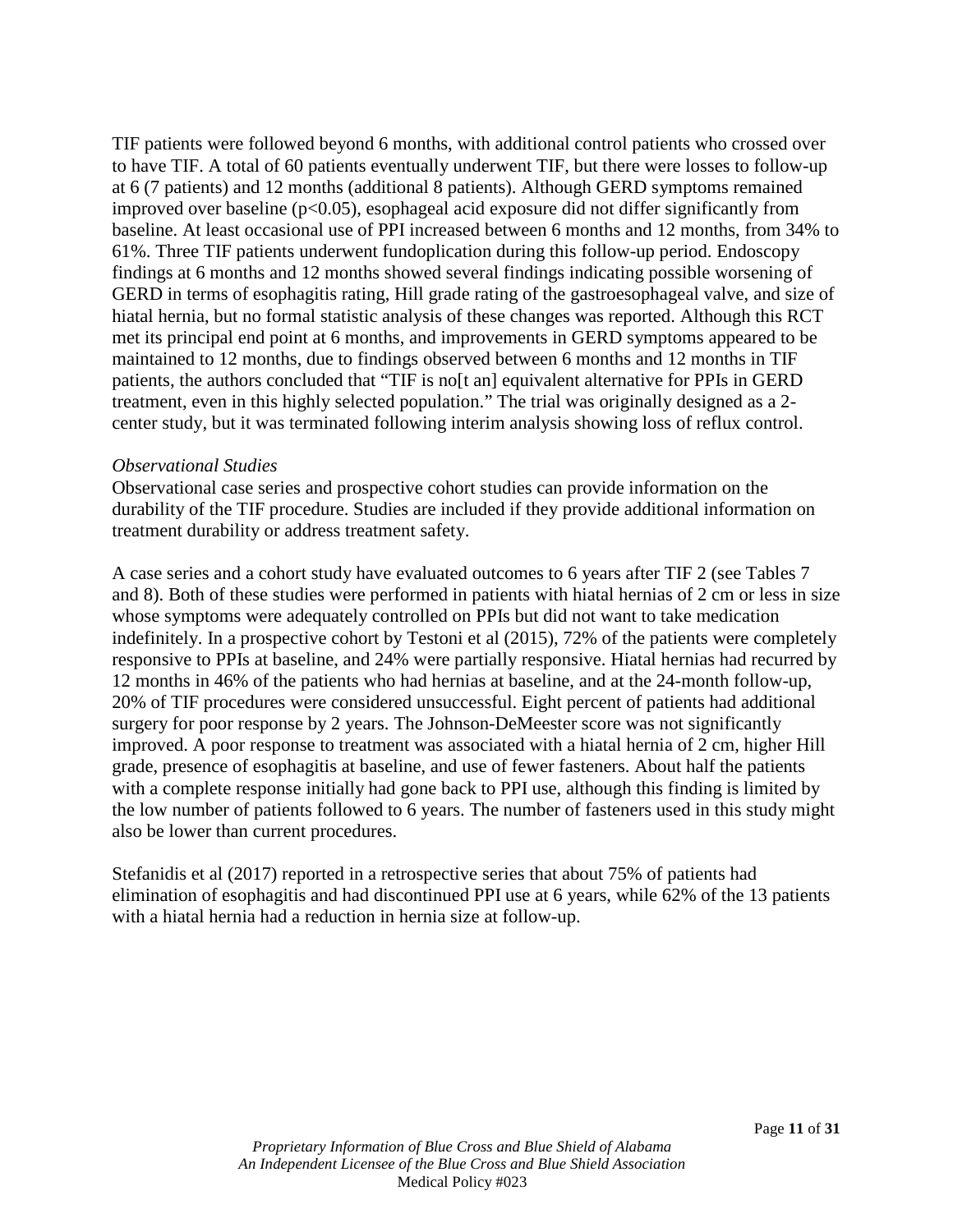| T auchts Wilbsc Bylliptonis Were controlled by I I Is |                            |                          |                           |             |  |  |  |  |  |
|-------------------------------------------------------|----------------------------|--------------------------|---------------------------|-------------|--|--|--|--|--|
| <b>Author</b> (Year)                                  | <b>Country/Institution</b> | <b>Participants</b>      | <b>Treatment Delivery</b> | Mean FU, mo |  |  |  |  |  |
| Testoni et al (2015)                                  | Prospective study          | Daily PPI,               | ExophyX2                  | 53          |  |  |  |  |  |
|                                                       | from 2 centers in          | esophagitis or           |                           |             |  |  |  |  |  |
|                                                       | Italy                      | abnormal pH, hiatal      |                           |             |  |  |  |  |  |
|                                                       |                            | hernia $\leq$ 2cm        |                           |             |  |  |  |  |  |
| Stefanidis et al                                      | Greece                     | PPI-controlled,          | ExophyX2                  | 59          |  |  |  |  |  |
| (2017)                                                |                            | hiatal hernia $\leq$ 2cm |                           |             |  |  |  |  |  |

**Table 7. Summary of Characteristics of Observational Studies With Long-Term Outcomes in Patients Whose Symptoms Were Controlled by PPIs**

FU: follow-up; PPI: proton pump inhibitor

#### **Table 8. Long Term durability of TIF in Patients whose Symptoms were Controlled by PPIs**

| <b>Outcomes by Study</b>        | <b>Baseline</b> | <b>6 Months</b> | 1 Year          | 2 Years      | 3 Years | 6 years |
|---------------------------------|-----------------|-----------------|-----------------|--------------|---------|---------|
| Testoni et al (2015)            |                 |                 |                 |              |         |         |
| Sample size                     | 50              | 49              | 49 <sup>a</sup> | $45^{\rm b}$ | 32      | 14      |
| GERD-HRQL score off<br>PPI(SD)  | 46(19)          |                 |                 | 16(13)       | 17(14)  |         |
| GERD-QUAL score off<br>PPI (SD) | 114(20)         |                 |                 | 71(24)       | 80(21)  |         |
| Johnson-DeMeester<br>score(SD)  | 22(12)          | 18(15)          |                 | 19(20)       |         |         |
| PPI discontinuation             |                 | 61.2%           | 51.0%           | 56.1%        | 53.1%   | 35.7%   |
| Additional surgery for          |                 |                 |                 | 8.2%         |         |         |
| poor response                   |                 |                 |                 |              |         |         |
| Stefanidis et al (2017)         |                 |                 |                 |              |         |         |
| Sample size                     | 45              |                 |                 |              |         | 44      |
| Median GERD-HRQL                | 27              |                 |                 |              |         | 4       |
| score off PPI                   |                 |                 |                 |              |         |         |
| PPI discontinuation             |                 |                 |                 |              |         | 72.7%   |
| Elimination of                  | $n=33$          |                 | 81.8%           |              |         | 72.7%   |
| esophagitis                     |                 |                 |                 |              |         |         |
| Reduction in hiatal<br>hernia   | $n=13$          |                 |                 |              |         | 61.5%   |

GERD-HRQL: Gastroesophageal Reflux Disease Health-related Quality of Life; GERD-QUAL: Gastroesophageal Reflux Disease Quality of Life; PPI: proton pump inhibitor; SD: standard deviation; TIF: transoral incisionless fundoplication. <br><sup>a</sup> Excluding 1 failed procedure due to pneumothorax

<sup>b</sup> Excluding 4 patients who underwent Nissen fundoplication for failed procedure.

# *Adverse Events*

In 2017, Huang et al conducted a systematic review with meta-analysis of TIF for the treatment of GERD. They included 5 RCTs and 13 prospective observational studies, of which 14 were performed with the TIF 2 procedure. Efficacy results from the RCTs were combined for patients whose symptoms were controlled by PPIs and for those whose symptoms were not controlled by PPIs, and are not further discussed here. Follow-up to 6 years in prospective observational studies indicated a decrease in efficacy over time. The reported incidence of severe adverse events, consisting of gastrointestinal perforation and bleeding, was 19 (2.4%) of 781 patients. This included 7 perforations, 5 cases of post-TIF bleeding, 4 cases of pneumothorax, 1 case requiring intravenous antibiotics, and 1 case of severe epigastric pain.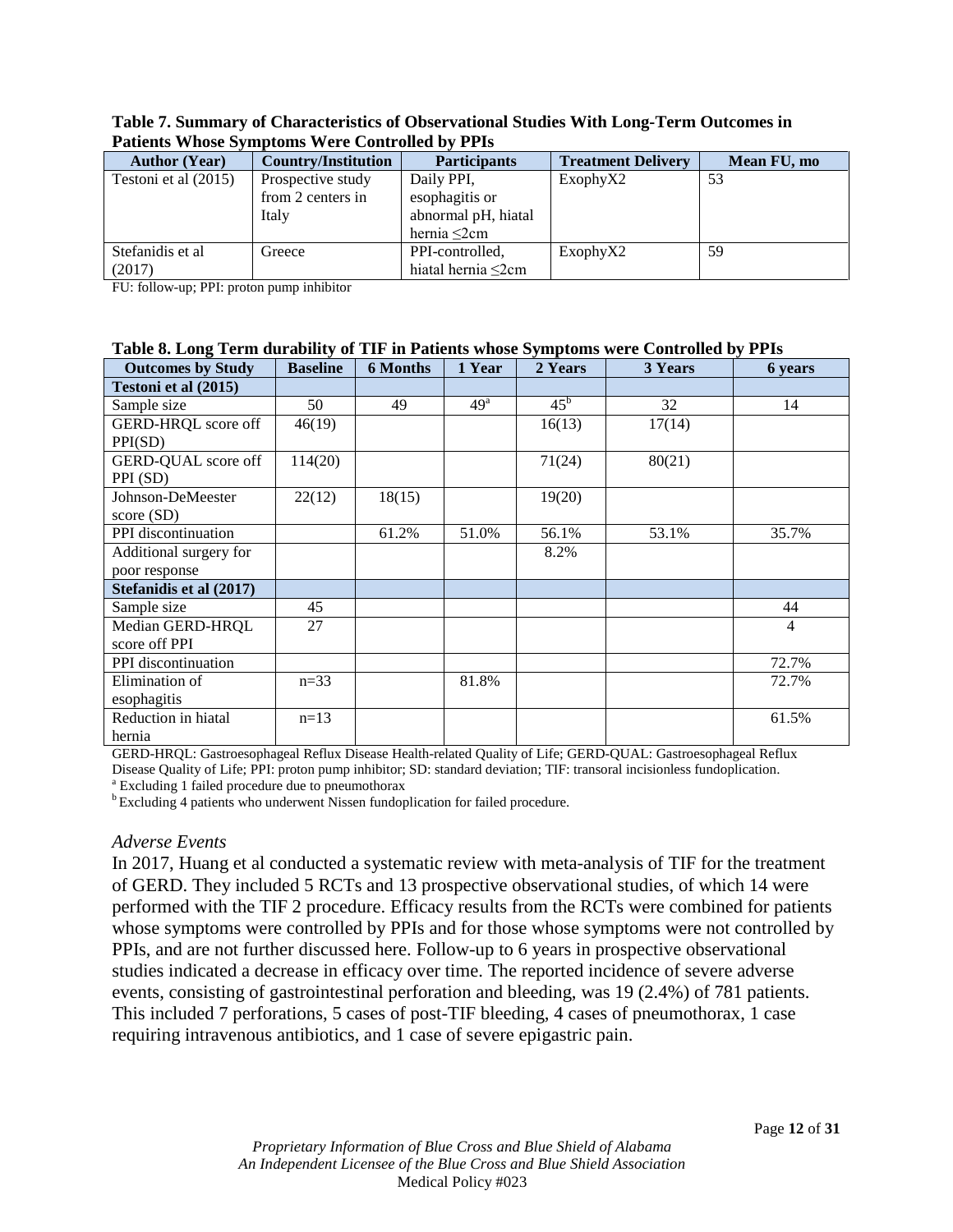# Section Summary: TIF in Patients Whose Symptoms Are Controlled by PPIs

The evidence on TIF in patients whose symptoms are controlled by PPIs includes 2 RCTs and observational studies with long-term follow-up. The sham-controlled trial by Hakansson et al (2015) found that the time to resume PPI therapy was longer following TIF and the remission rate was higher, indicating that TIF is more effective than no therapy. Statistical analysis was not reported for other subjective and objective outcome measures, and it is unclear whether the trial was adequately powered for these outcomes. The nonblinded trial by Witteman et al found a benefit of TIF compared with continued PPI therapy for subjective measures, but not for the objective measures of pH normalization and esophagitis, raising questions about a possible placebo effect. Extended follow-up of the TIF patients in the Witteman trial found the use of PPI increased over time, while endoscopy showed several findings indicating possible worsening of GERD. The limited evidence beyond 2 years is consistent with some loss of treatment effectiveness. Increased use of PPIs beyond 2 years occurred in Testoni et al (2015). Adverse events associated with the procedure may be severe. Current evidence is insufficient to determine the effect of this intervention on the net health outcome in patients whose symptoms are adequately controlled by PPIs.

# **Transesophageal Radiofrequency (i.e., Stretta Procedure)**

The available evidence on the use of transesophageal radiofrequency (TERF) consists of a metaanalysis and four small RCTs, three of which include a sham control, along with numerous uncontrolled case series.

# Systematic Reviews

A meta-analysis of 4 RCTs (total N=165 patients) was published by Lipka et al in 2015 (see Table 9). Three trials compared Stretta with sham, and one compared Stretta with PPI therapy (see Table 10). Results of the individual sham-controlled trials were inconsistent, generally supporting some improvement in symptoms, but not in objective measures of esophageal acid exposure. For example, Corley et al (2003) reported improvement in heartburn symptoms, quality of life, and general physical quality of life in the active treatment group compared with the sham group, but there were no significant differences in medication use and esophageal acid exposure. Aziz et al (2010) found statistically significant improvements in GERD-HRQL score in all treatment groups. Arts et al (2012) reported that the symptom score and quality-of-life score for bodily pain improved, but no changes were observed in PPI use, esophageal acid exposure or lower esophageal sphincter pressure after RF. Pooled results of the meta-analysis showed no significant difference between Stretta and either sham treatment or PPI management for the measured outcomes, including the ability to stop PPI therapy (see Table 11). The overall quality of evidence was considered to be very low with a high risk of bias, and the meta-analysis was limited by heterogeneity in the included studies, which might have been due to small sample sizes, differences in measures, and differences in follow-up time.

A 2012 meta-analysis by Perry et al included 20 studies (two RCTs and 18 case series) with a total of 1,441 patients in their meta-analysis. This review analyzed the within-subjects results following treatment only. The control groups of available clinical trials were not included for comparison. Significant improvements were reported for subjective heartburn scores, GERD-HRQL scores, and 36-Item Short-Form Health Survey Physical Component Summary scores. For the studies that measured esophageal pH, significant improvements were found in the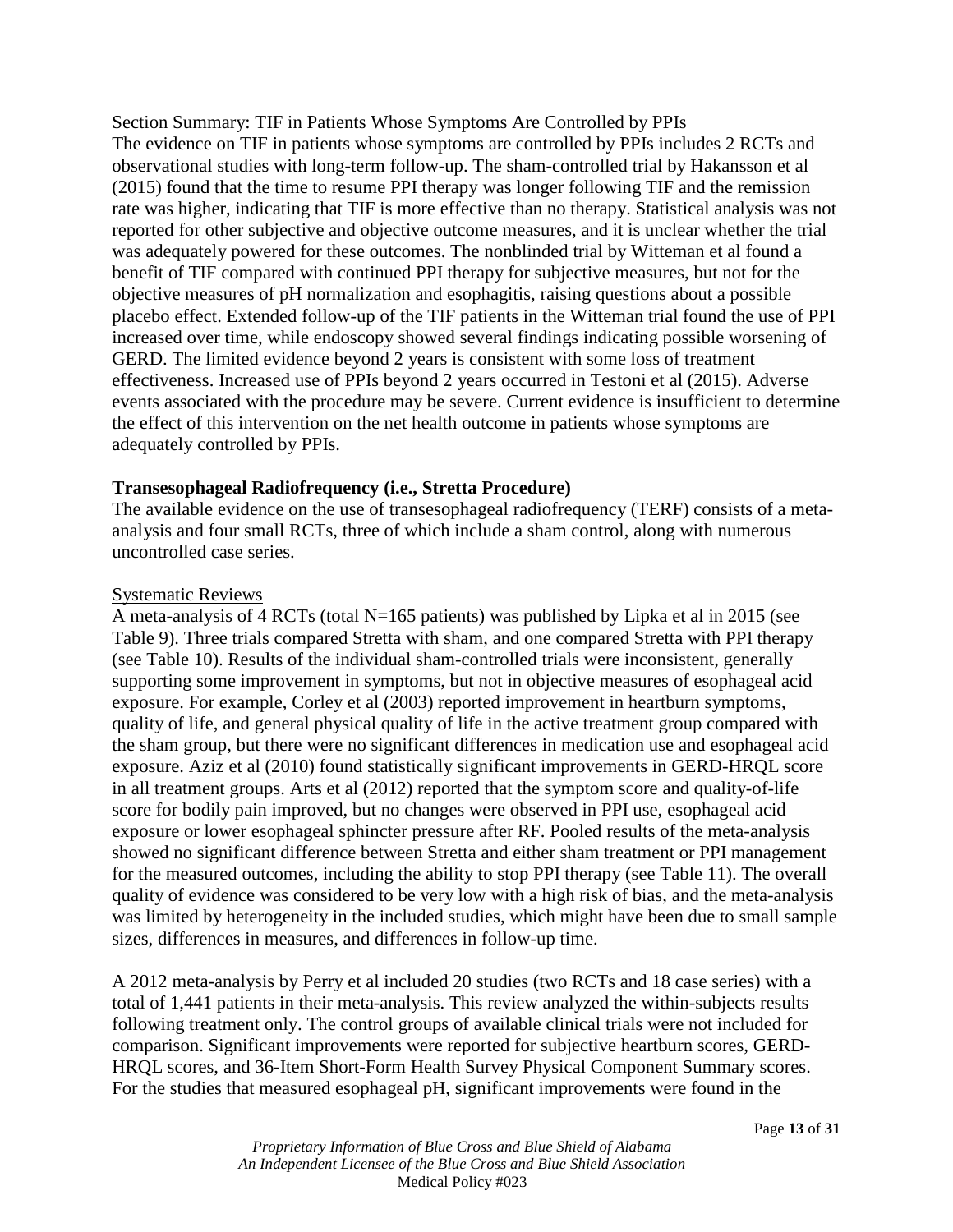Johnson-DeMeester score, the esophageal acid exposure time, and lower esophageal sphincter pressure. This meta-analysis is limited by the inclusion of lower quality studies and by the analysis, which only examined within-subject differences and did not include between-subjects differences, as reported in the RCTs.

| <b>Study (Year)</b> | <b>Dates</b> | <b>Trials</b> | Participants <sup>a</sup> | $N$ (Range)  | <b>Design</b>    | Duration, mo |
|---------------------|--------------|---------------|---------------------------|--------------|------------------|--------------|
| Perry et al,        | 1966-        | 20            | Patients with             | 1441 (7-558) | Meta-analysis of | $4 - 48$     |
| (2012)              | 2010         |               | <b>GERD</b> undergoing    |              | single arm of 2  |              |
|                     |              |               | <b>TERF</b>               |              | RCTs and 18 case |              |
|                     |              |               |                           |              | series           |              |
| Lipka et al         | Inception    | 4             | Patients with             | $165(22-64)$ | Meta-analysis of | $6 - 12$     |
| (2015)              | to Feb       |               | physiologic               |              | <b>RCTs</b>      |              |
|                     | 2014         |               | evidence of GERD          |              |                  |              |
|                     |              |               | who were on PPI           |              |                  |              |
|                     |              |               | therapy                   |              |                  |              |

#### **Table 9. Meta-Analytic Characteristics of RCTs of TERF**

GERD: gastroesophageal reflux disease; RCT: randomized controlled trial; TERF: transesophageal radiofrequency. a Key eligibility criteria.

#### **Table 10. Characteristics of RCTs of TERF**

| <b>Study</b>           | TERF:CTL,<br>$\mathbf n$ | <b>Patient Symptoms or</b><br>other Characteristics                                                   | Comparator                        | FU, mo | Principal<br><b>Clinical</b><br><b>Outcomes</b>                                            |
|------------------------|--------------------------|-------------------------------------------------------------------------------------------------------|-----------------------------------|--------|--------------------------------------------------------------------------------------------|
| Corley et al<br>(2003) | 35:29                    | Abnormal EAE, symptoms<br>at least partially controlled<br>by PPIs, hiatal hernia $\leq$ 2<br>cm      | <b>Sham</b>                       | 6      | Heartburn, QOL,<br>PPI use, pH                                                             |
| Aziz et al<br>(2010)   | 12:12:12                 | GERD controlled by PPIs,<br>patients were randomized<br>to single or double TERF<br>or sham           | <b>Sham</b>                       | 12     | <b>GERD-HROL</b><br>score                                                                  |
| Arts et al<br>(2012)   | 11:11                    | <b>GERD</b> at least partially<br>controlled by PPIs and<br>abnormal pH, hiatal hernia<br>$\leq$ 3 cm | Sham with<br>crossover at 3<br>mo | 3      | Composite<br>reflux symptom<br>score,<br>esophageal pH,<br>motility, and<br>distensibility |
| Coron et al<br>(2008)  | 20:16                    | <b>GERD</b> symptoms<br>controlled by PPIs and<br>abnormal EAAE                                       | <b>Continued PPI</b>              | 6      | Stopping or<br>decreasing PPI<br>use                                                       |

CTL: control; EAE: esophageal acid exposure; FU: follow-up; GERD: gastroesophageal reflux disease; GERD-HRQL: Gastroesophageal Reflux Disease Health-related Quality of Life; pH: acid exposure; PPI: proton pump inhibitor; QOL: quality of life; RCT: randomized controlled trial; TERF: transesophageal radiofrequency.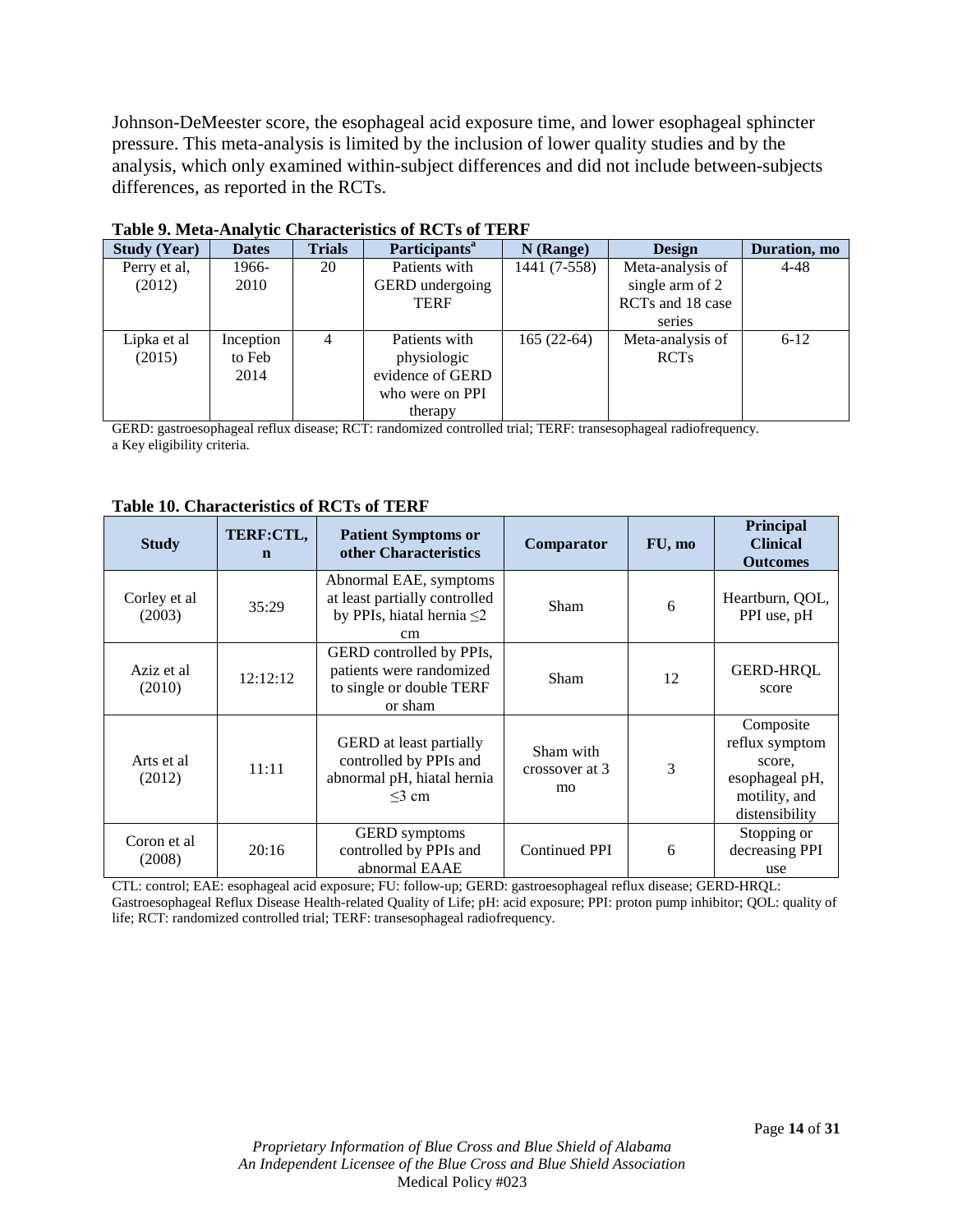| <b>Study (Year)</b>    | <b>Heartburn</b>                         | <b>GERD-HRQL</b><br><b>Score</b>       | <b>SF-36 PCS</b><br><b>Score</b> | <b>Acid Exposure</b><br>Time $(pH < 4)$ | <b>Other</b><br>Objective<br><b>Outcome</b><br><b>Measures</b> |  |  |
|------------------------|------------------------------------------|----------------------------------------|----------------------------------|-----------------------------------------|----------------------------------------------------------------|--|--|
|                        | <b>Heartburn Score</b>                   |                                        |                                  |                                         | Johnson-<br><b>Demeester</b><br><b>Score</b>                   |  |  |
| Perry et al (2012)     |                                          |                                        |                                  |                                         |                                                                |  |  |
| N                      | 525(9studies)                            | 433 (9 studies)                        | $299(6 \times)$                  | 364 (11 studies)                        | 267 (7 studies)                                                |  |  |
| Mean follow-<br>up, mo | 24.1                                     | 19.8                                   | 9.5                              | 11.9                                    | 13.1                                                           |  |  |
| Baseline (SE)          | 3.55(3.9)                                | 26.11 (27.2)                           | 36.45(51.6)                      | 10.29% (17.8%)                          | 44.37 (93)                                                     |  |  |
| Posttreatment<br>(SE)  | 1.19(3.4)                                | 9.25(23.7)                             | 46.12(61.9)                      | $6.51\%$ (12.5%)                        | 28.54 (33.4)                                                   |  |  |
| $\mathbf{D}$           | 0.001                                    | 0.001                                  | 0.001                            | 0.003                                   | 0.007                                                          |  |  |
|                        | <b>Ability to Stop PPI Therapy</b>       |                                        |                                  |                                         | <b>Mean LES</b><br><b>Pressure</b>                             |  |  |
| Lipka et al (2015)     |                                          |                                        |                                  |                                         |                                                                |  |  |
| N                      | $118(3$ studies)                         | 88 (2 studies)                         |                                  | $153(4$ studies)                        | $110(3$ studies)                                               |  |  |
| MD (95% CI)            | $RR = 0.87$<br>$(0.75 \text{ to } 1.00)$ | $-5.24$<br>$(-12.95 \text{ to } 2.46)$ |                                  | 1.56%<br>$(-2.56%$ to<br>5.69%)         | $0.32$ mm Hg<br>$(-2.66 \text{ to } 2.02)$<br>mm Hg)           |  |  |
| p                      | 0.06                                     | 0.18                                   |                                  | 0.46                                    | 0.79                                                           |  |  |
| $\vec{I}^2$ (p)        | 0%                                       | 96% ( $p<0.001$ )                      |                                  | 99% $(<0.001)$                          | $96\%$ (<0.001)                                                |  |  |
| Range of N             | 24-51                                    | $22 - 64$                              |                                  | $22 - 64$                               |                                                                |  |  |

**Table 11. Meta-Analytic Results**

CI: confidence interval; GERD-HRQL: Gastroesophageal Reflux Disease Health-related Quality of Life; LES: lower esophageal sphincter; MD: mean difference; PCS: Physical Component Summary; RR; relative risk; SE: standard error; SF-36: 36-Item Short-Form Health Survey.

# Controlled Trials Comparing TERF vs Laparoscopic Fundoplication

In 2015, Liang et al reported a prospective comparison of laparoscopic Toupet fundoplication (n=80) versus the Stretta procedure (See Table 12). Of the 165 patients treated, 125 (76%) completed the three year follow-up (65 fundoplication and 60 Stretta) and were included in the analysis. Although the two groups were comparable in symptoms at baseline, nine patients in the Stretta group had revised treatment and were not included in the final symptom scores. A similar percentage of remaining patients in the two groups achieved complete PPI independence (laparoscopic fundoplication: 72.3% versus Stretta:  $68.3\%$ ,  $p = 0.627$ ) and had similar improvements in belching, hiccup, cough and asthma. The Stretta procedure was less effective than laparoscopic fundoplication in improving symptoms of heartburn, regurgitation, and chest pain (See Table 13). Significantly more patients in the Stretta group underwent re-operation  $(11.8\% \text{ vs } 0\%, \text{ p} = 0.006)$ , while more patients in the fundoplication group complained of bloating (6.2% vs 0%,  $p = 0.120$ ), but this differences was not statistically significant. This study is limited by the lack of randomization and, along with not reporting the TERF failures, had a high loss to followup. While symptom scores were comparable at baseline, it is possible that selection bias in choosing treatment may have resulted in baseline differences on other variables.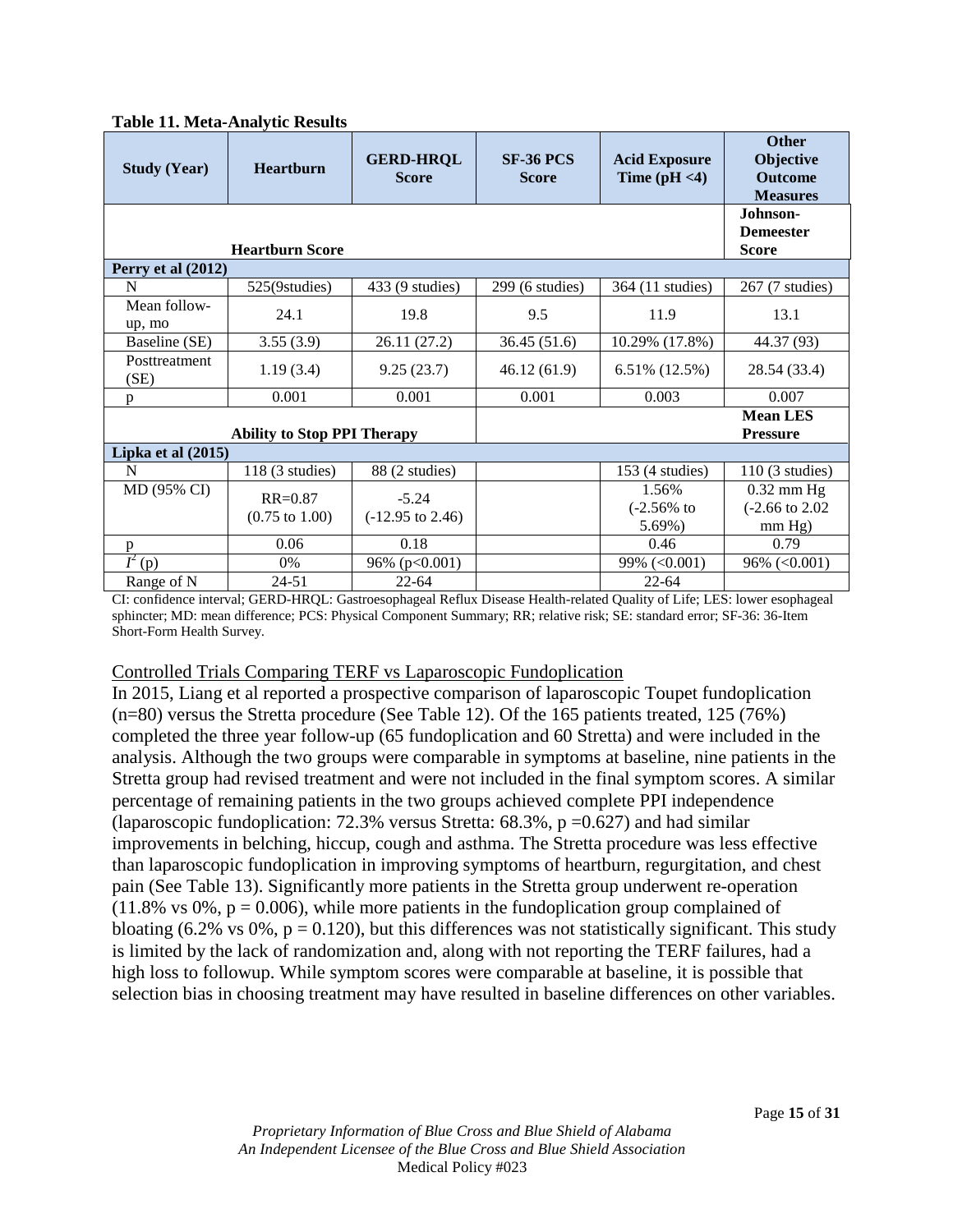| 1 unuvwncacion        |                       |               |              |                     |                  |                                |              |
|-----------------------|-----------------------|---------------|--------------|---------------------|------------------|--------------------------------|--------------|
| Author                | <b>Study Type</b>     | <b>County</b> | <b>Dates</b> | <b>Participants</b> | <b>Treatment</b> | <b>Treatment 2</b>             | RU. <i>v</i> |
| (vear)                |                       |               |              |                     |                  |                                |              |
| Liang et al<br>(2015) | Comparative<br>cohort | China         | 2011         | 165                 | <b>TERF</b>      | Laparoscopic<br>fundoplication |              |

#### **Table 12. Summary of Characteristics of Key Study Comparing TERF With Laparoscopic Fundoplication**

FU: follow-up; TERF: transesophageal radiofrequency.

#### **Table 13. Study Results Comparing TERF With Laparoscopic Fundoplication**

| <b>Study (Year)</b>  | <b>PPI</b><br>Independence | Improvement<br>in Heartburn<br><b>Score</b> | Improvement<br>in<br><b>Regurgitation</b><br><b>Score</b> | Improvement<br>in Chest Pain<br><b>Score</b> | <b>Reoperation</b> | <b>Bloating</b> |  |
|----------------------|----------------------------|---------------------------------------------|-----------------------------------------------------------|----------------------------------------------|--------------------|-----------------|--|
| Liang et al $(2015)$ |                            |                                             |                                                           |                                              |                    |                 |  |
| <b>TERF</b>          | 68.3%                      | 2.53                                        | 2.41                                                      | 2.96                                         | 11.8%              | 0%              |  |
| Laparoscopic         | 72.3%                      | 4.05                                        | 4.03                                                      | 5.50                                         | $0\%$              | 6.2%            |  |
| Fundoplication       |                            |                                             |                                                           |                                              |                    |                 |  |
|                      | 0.627                      | 0.01                                        | 0.004                                                     | 0.005                                        | 0.006              | 0.120           |  |

PPI: proton pump inhibitor; TERF: transesophageal radiofrequency

# Prospective Cohort Studies

Long-term follow-up from case series and cohort studies can inform the durability of TERF. For example, 5- and 10-year follow-up after TERF were reported in 2014 (see Table 14). Elimination of PPI use was similar for both studies at around 42% (see Table 15). Liang et al reported that symptoms of heartburn, regurgitation, chest pain, cough, and asthma were all decreased compared with baseline. Noar et al reported symptom improvement in 72% of patients and elimination of dysplasia in 85% of patients, but the interpretation of these findings is limited due to the 34% loss to follow-up in this study.

#### **Table 14. Summary of Key Prospective Cohort Study and Case Series Characteristics**

| <b>Author</b> (Year)                                     | <b>Country/Institution</b> | <b>Participants</b> | Follow-Up, y | <b>Loss to Follow-Up</b> |  |
|----------------------------------------------------------|----------------------------|---------------------|--------------|--------------------------|--|
| Liang et al $(2014)$                                     | China                      | 152 who had failed  |              | 9%                       |  |
|                                                          |                            | PPI therapy         |              |                          |  |
| Noar et al $(2014)$                                      | University of              | 149 who had failed  | 10           | 34% (7% deceased)        |  |
|                                                          | Pittsburgh                 | <b>PPI</b> therapy  |              |                          |  |
| .<br>$\mathbf{m}$<br>the contract of the contract of the |                            |                     |              |                          |  |

PPI: proton pump inhibitor.

# **Table 15. Summary of Key Prospective Cohort Study and Case Series Results at Follow-Up**

| <b>Author</b> (Year) | <b>Elimination of PPI</b><br>Use | <b>Symptom</b><br>Improvement | <b>Elimination of</b><br><b>Dysplasia</b> | <b>Bloating</b> |
|----------------------|----------------------------------|-------------------------------|-------------------------------------------|-----------------|
| Liang et al $(2014)$ | 42.8%                            | $P<0.001$ vs                  |                                           | 8.7%            |
|                      |                                  | pretreatment                  |                                           |                 |
| Noar et al $(2014)$  | 41%                              | 72%                           | 85%                                       |                 |

PPI: proton pump inhibitor.

# Section Summary: Transesophageal Radiofrequency (i.e. Stretta Procedure)

Four RCTs (N range, 22-64 patients), three of which were sham-controlled, reported some improvements in symptoms following treatment with TERF. However, measures of esophageal acid exposure were typically not improved. Also, meta-analyses of these same studies found no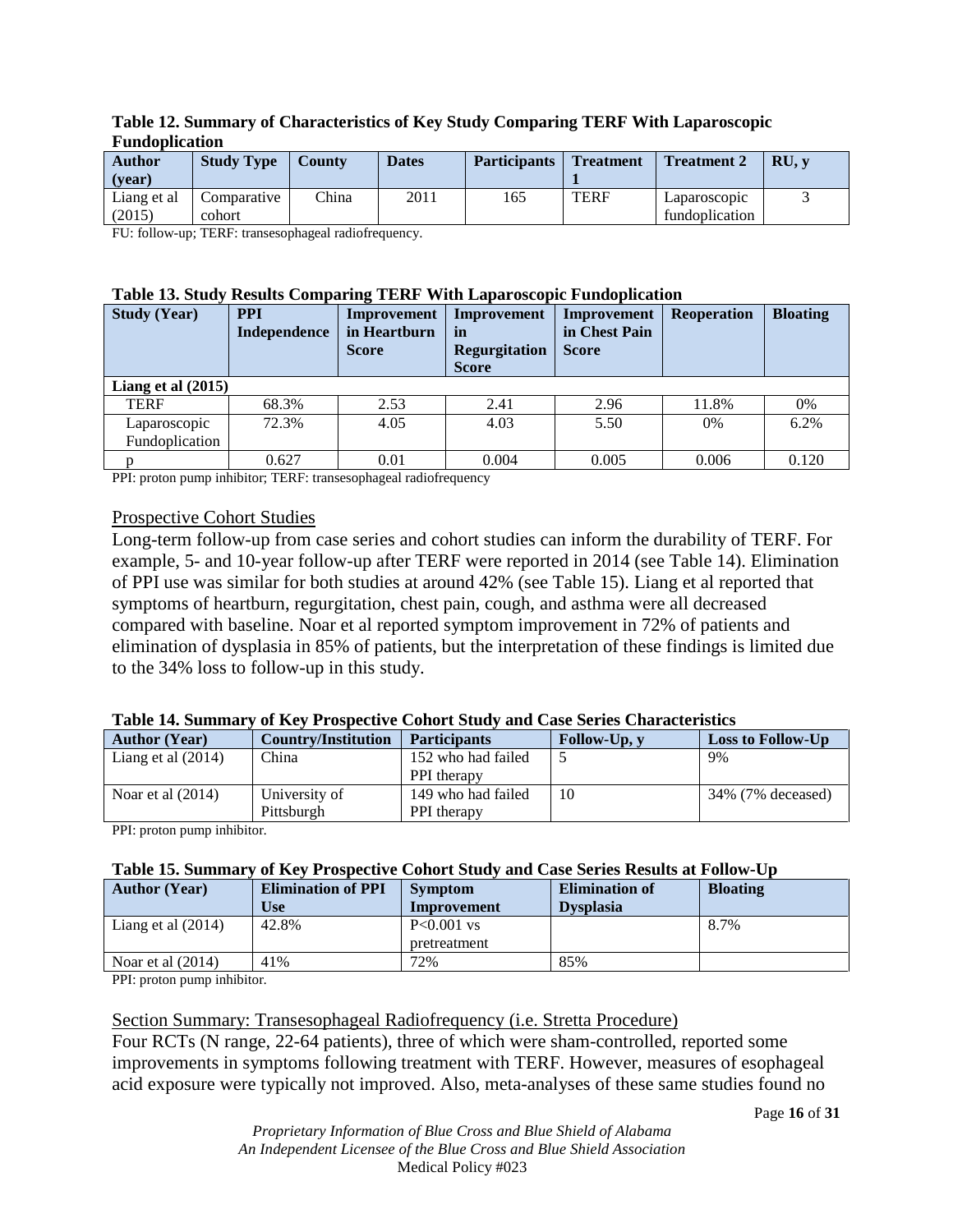significant improvements in outcomes. The findings of improvements in symptoms but not esophageal acid exposure have led to questions whether TERF is acting by reducing sensation in the esophagus. Although single-arm studies have shown maintenance of symptom relief at 5 to 10 years, interpretation depends on the efficacy of the procedure in the short term. A nonrandomized comparative study has suggested that symptom relief with TERF is lower than with fundoplication and there is a greater incidence of reoperations. Larger RCTs with longer follow-up are needed to better define the risks and benefits of this procedure.

# **Esophageal Bulking Agents**

# **Durasphere**

The available evidence for this device consists of one case series. One open-label pilot study of ten GERD patients injected Durasphere (Carbon Medical Technologies, St. Paul, MN), a bulking agent approved for treatment of urinary and fecal incontinence, at the gastroesophageal junction. At 12 months, seven patients (70%) discontinued all antacid medication completely. No erosion, ulceration, or sloughing of material was noted at any injection site.

# Gatekeeper Reflux Repair System

The available evidence for this device consists of one randomized, controlled trial by Fockens et al (2010). An industry-funded sham-controlled single-blind multicenter study randomized 118 patients into Gatekeeper (n=75) or sham (n=43) treatment. An additional 25 patients were treated as lead-ins during the initial training of investigators and included only in the safety analysis. The patients were implanted initially with four Gatekeeper prostheses. At three months, 44% of implanted patients received retreatment with up to four additional prostheses due to unsatisfactory symptom control. The primary safety end point was reduction in serious deviceand procedure-related adverse device effects compared with a surgical procedure composite complication rate of 15%. Four serious adverse events were reported (two perforations, one pulmonary infiltrate related to a perforation, and one severe chest pain). The primary efficacy end point was reduction in heartburn symptoms using the GERD-HRQL (health-related quality of life) questionnaire. Planned interim analysis after 143 patients were enrolled found that heartburn symptoms and esophageal acid exposure had improved significantly in both the Gatekeeper and sham groups at six months, but there was no significant difference between the two groups. The study was terminated early due to a lack of efficacy.

# Polymethylmethacrylate Beads

The available evidence for this device consists of one case series. A 2001 publication on transesophageal submucosal implantation of polymethylmethacrylate beads consisted of a case series of ten patients with GERD who were either refractory to or dependent on PPIs. While a significant decrease in symptom scores was noted at posttreatment follow-up (time not specified), the small number of patients and lack of long-term follow-up preclude scientific analysis. No additional studies have been identified evaluating this treatment option.

# Section Summary: Injection/Implantation of Prosthetics or Bulking Agents

The evidence on injection of bulking agents includes 1 RCT that was terminated early due to lack of efficacy and case series. High-quality data from large RCTs are needed to compare bulking procedures with both sham controls and with the currently accepted treatments for GERD (i.e., drug therapy, laparoscopic fundoplication). Well-designed trials should use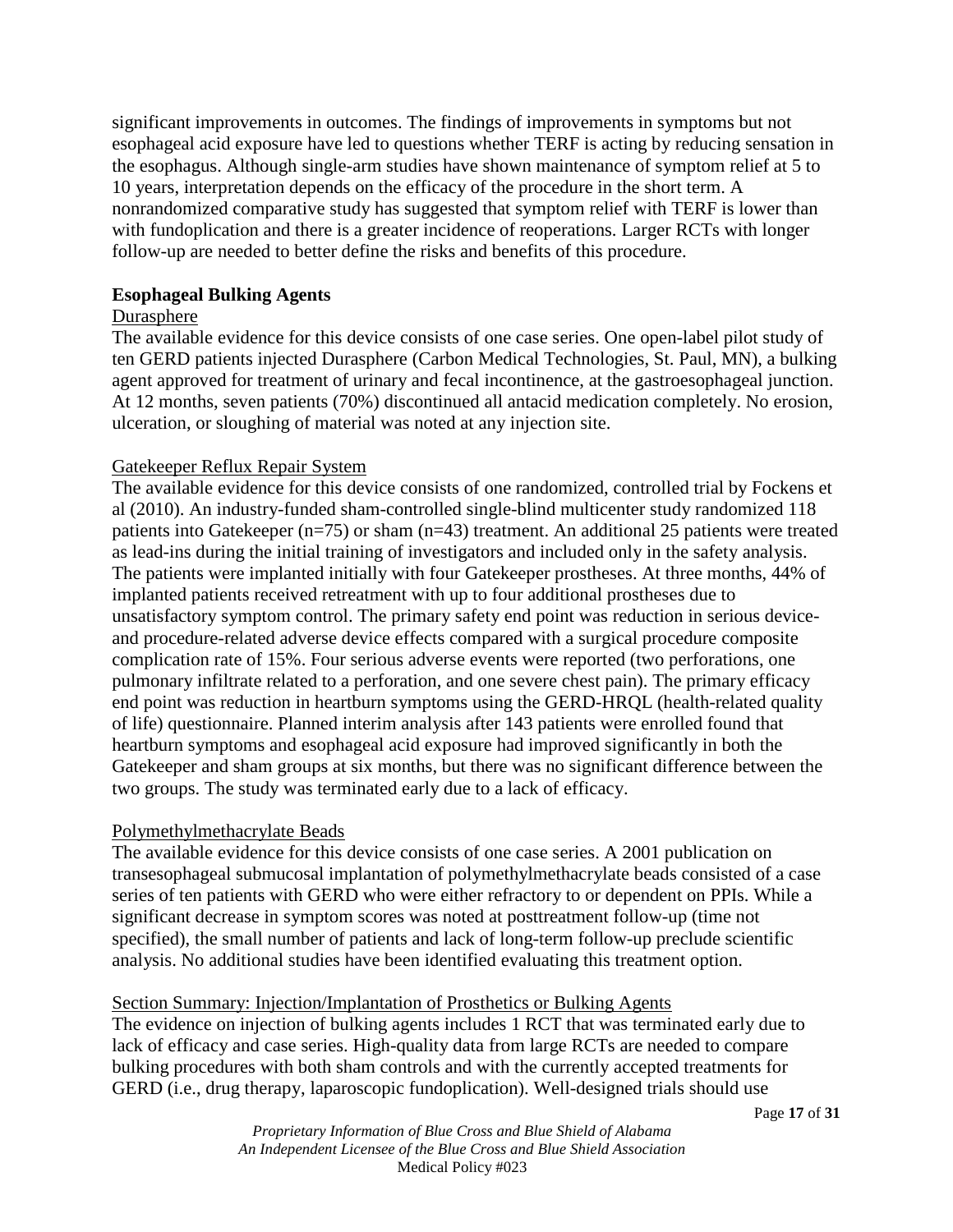standardized outcome measures to examine both subjective (e.g. GERD–Health-Related Quality of Life scores) and objective (e.g., esophageal acid exposure) effects on health outcomes.

### **Summary**

For individuals who have GERD and hiatal hernia of 2 cm or less that is not controlled by PPIs who receive TIF (e.g., EsophyX), the evidence includes 2 RCTs comparing TIF with PPI therapy, nonrandomized studies comparing TIF with fundoplication, and case series with longer term follow-up. Relevant outcomes are symptoms, change in disease status, quality of life, medication use, and treatment-related morbidity. The highest quality RCT (RESPECT) was a sham-controlled together with PPI therapy while the other RCT (TEMPO) compared TIF with maximum PPI therapy. Both trials found a significant benefit of TIF on the primary outcome measure in about 65% of patients, but the sham-controlled trial found improvement in 45% of the sham-controlled group and no benefit on secondary subjective outcome measures. The nonblinded RCT found significant improvements in subjective measures but no difference in objective outcome measures when compared with PPI therapy. Together, these trials suggest a strong placebo effect of the surgery and a modest benefit of TIF in patients whose symptoms are not controlled by PPIs. For these patients, the most appropriate comparator is laparoscopic fundoplication. Studies comparing TIF with fundoplication have limitations that include earlier TIF procedures and unequal groups at baseline and are inadequate to determine relative efficacy. The evidence is insufficient to determine the effects of the technology on health outcomes.

For individuals who have GERD and hiatal hernia of 2 cm or less that is controlled by PPIs who receive TIF (eg, EsophyX), the evidence includes 2 RCTs and observational studies with longer term follow-up. Relevant outcomes are symptoms, change in disease status, quality of life, medication use, and treatment-related morbidity. A sham-controlled trial found that the time to resume PPI therapy was longer following TIF and the remission rate was higher, indicating that TIF is more effective than no therapy. The nonblinded RCT found a benefit of TIF compared with continued PPI therapy for subjective measures, but not for the objective measures of pH normalization and esophagitis. These results raise questions about a possible placebo effect for the procedure. Also, observational studies have indicated a loss of treatment effectiveness over time. Adverse events associated with the procedure (eg, perforation) may be severe. At present, the available evidence does not support the use of this intervention in patients whose symptoms are adequately controlled by medical therapy. The evidence is insufficient to determine the effects of the technology on health outcomes.

For individuals who have GERD who receive endoscopic radiofrequency energy (e.g. Stretta) the evidence includes four small RCTs, a non-randomized comparative study and observational studies with longer-term follow-up. Relevant outcomes include symptoms, change in disease status, functional outcomes, quality of life, hospitalizations, medication use, resource utilization, treatment-related mortality, and treatment-related morbidity. The RCTs report some improvements in symptoms and quality of life following treatment with RF energy compared with sham controls, however, objective measures of GERD and a meta-analysis of these studies found no significant improvements in outcomes, raising questions about the mechanism of the symptom relief. Symptom relief is reported to be lower than after fundoplication, and reoperations greater. Larger RCTs with longer follow-up, preferably compared with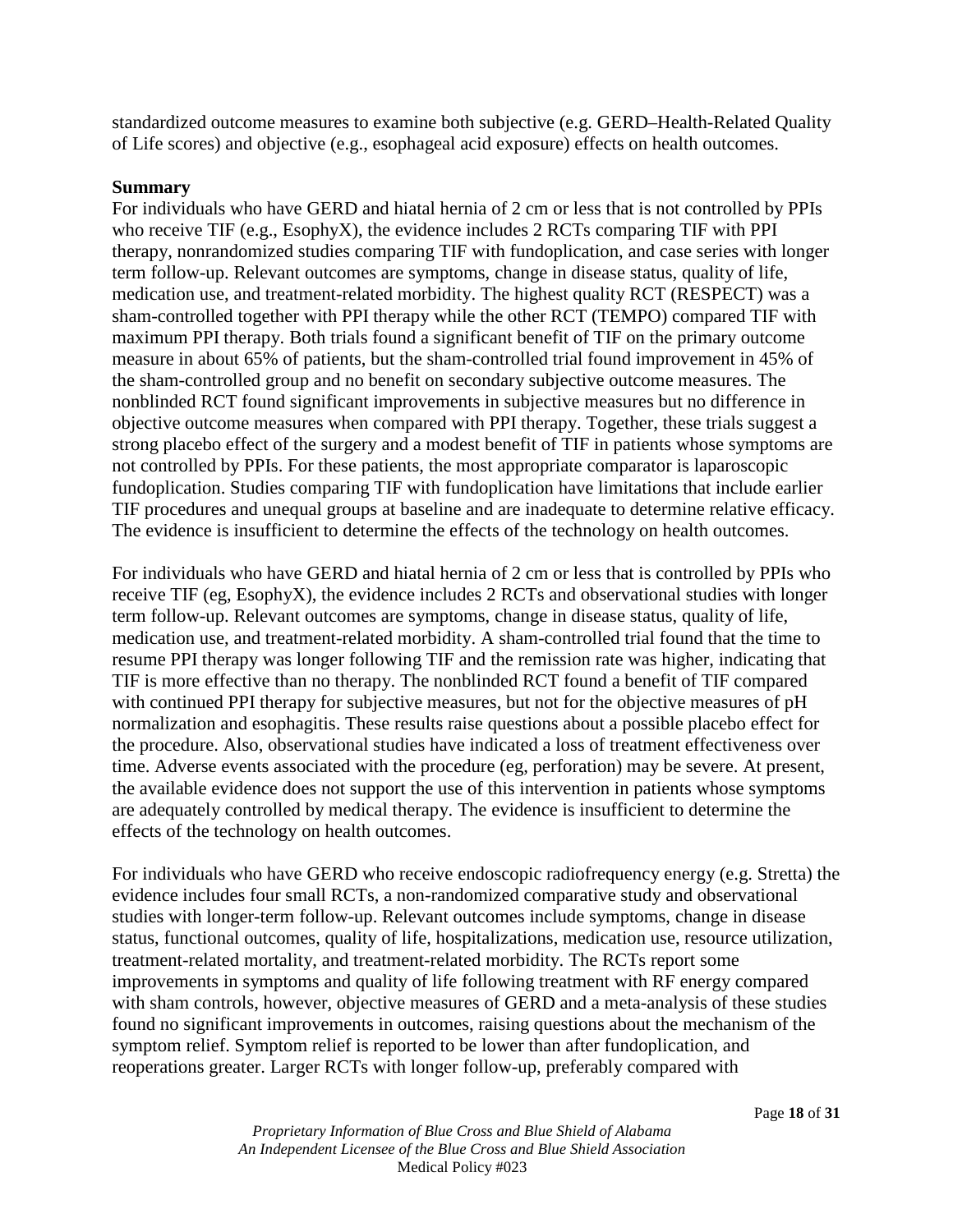fundoplication, are needed to better define the risks and benefits of this procedure. The evidence is insufficient to determine the effects of the technology on health outcomes.

For individuals who have GERD who receive esophageal bulking agents, the evidence includes 1 RCT and case series. Relevant outcomes include symptoms, change in disease status, quality of life, medication use, and treatment-related morbidity. The RCT for 1 product was terminated early due to lack of efficacy, while other products have only case series to support use. Highquality data from large randomized controlled trials are needed to compare bulking procedures with both sham controls and with the currently accepted treatments for GERD, i.e., drug therapy and laparoscopic fundoplication. Well-designed trials should use standardized outcome measures to examine whether subjective improvement, such as discontinuation of medication therapy and GERD–Health-Related Quality of Life scores, is supported by objective improvement, such as esophageal acid exposure. The evidence is insufficient to determine the effects of the technology on health outcomes.

# **Practice Guidelines and Position Statements**

# American Society for Gastrointestinal Endoscopy

In 2015, the American Society for Gastrointestinal Endoscopy (ASGE) published guidelines on endoscopic procedures for GERD. In their review of the EsophyX and Stretta procedures, the Society noted some positive findings but discrepancies between subjective and objective outcome measures or a lack of objective outcome measures in reported trials, concluding that these techniques represent "potentially new therapeutic indications for GI endoscopy", but that prospective trials using objective measures of GERD as the primary end point could be useful in defining the clinical role of these procedures.

# American College of Gastroenterology

Updated guidelines released by the American College of Gastroenterology in 2013 state that the usage of current endoscopic therapy or transoral incisionless fundoplication cannot be recommended as an alternative to medical or traditional surgical therapy. (Conditional recommendation, moderate level of evidence). The guideline also cites limited data on small numbers of subjects and short duration of follow-up.

# Society of American Gastrointestinal and Endoscopic Surgeons

In 2017, the Society of American Gastrointestinal and Endoscopic Surgeons (SAGES) updated its evidence-based guidelines on endoluminal treatments for GERD. SAGES gave a strong recommendation based on moderate quality evidence that TIF with EsophyX can be performed with an acceptable safety risk in selected patients. SAGES concluded that EsophyX results in better control of GERD symptoms than proton pump inhibitor (PPI) treatment in the short term (6 months), and leads to similar improvement in objective GERD measures compared with PPIs. TIF appears to lose effectiveness during longer term follow-up and is associated with moderate patient satisfaction scores. SAGES found no comparative, controlled trials between TIF and surgical fundoplication, but preliminary evidence suggested that the surgical fundoplication can be used safely after TIF failure.

SAGES gave a strong recommendation based on moderate quality evidence that Stretta is safe for adults and significantly improves health-related quality of life score, heartburn scores, the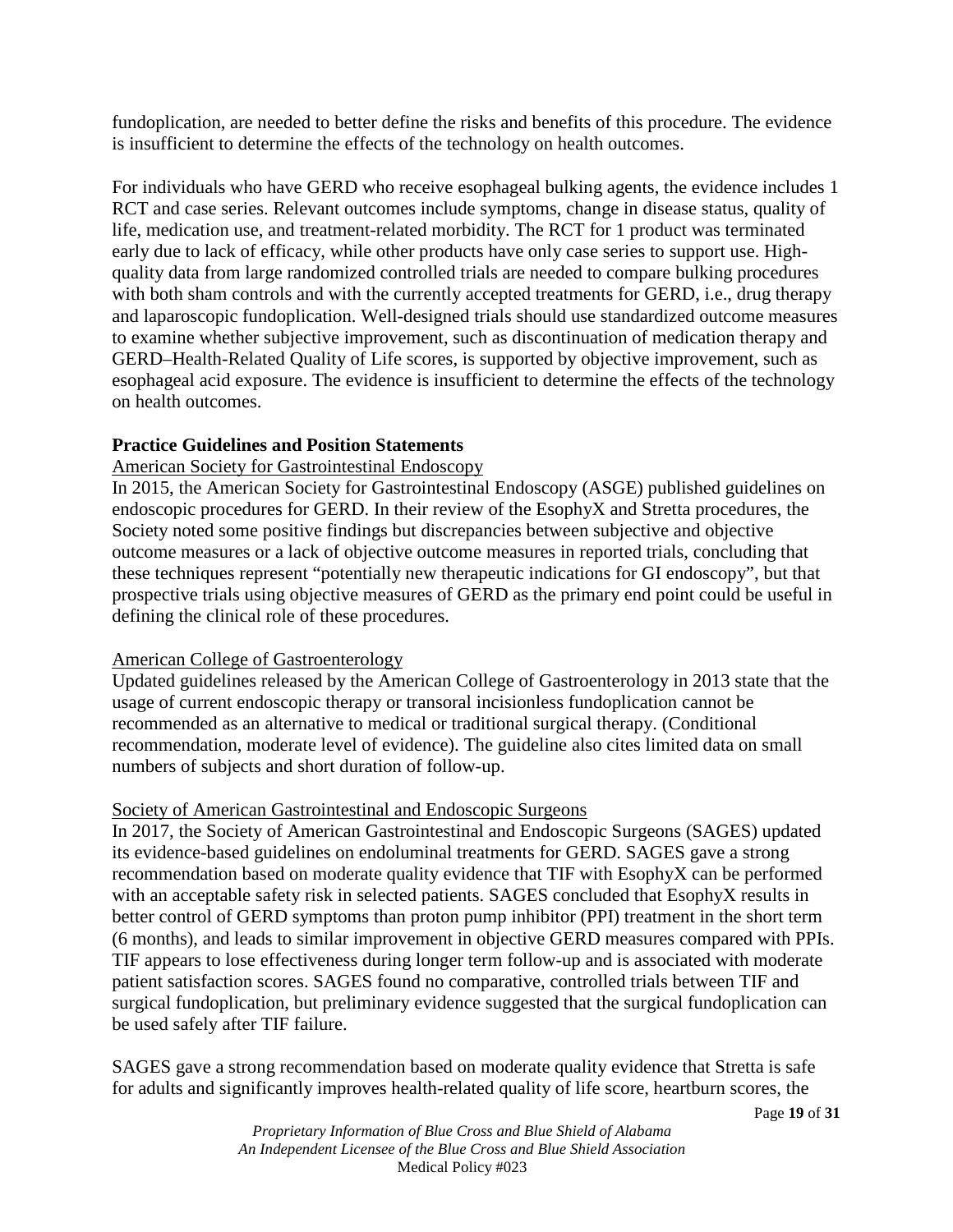incidence of esophagitis, and esophageal acid exposure in patients with GERD. Stretta was found more effective than PPI, but less so than fundoplication.

# **American Society of General Surgeons**

The American Society of General Surgeons (ASGS) issued a position statement on transoral fundoplication in 2011 stating that "the ASGS supports the use of transoral fundoplication by trained General Surgeons for the treatment of symptomatic chronic gastroesophageal reflux disease (GERD) in patients who fail to achieve satisfactory response to a standard dose of Proton Pump Inhibitor (PPI) therapy or for those who wish to avoid the need for a lifetime of medication dependence."

# American Gastroenterological Association

In 2016, the American Gastroenterological Association issued a technology coverage statement on minimally invasive surgical options for GERD. Based on a literature review of 4 randomized controlled trials, a multicenter registry, and case series with longer term follow-up, the Association stated:

"…the evidence is sufficient to demonstrate sustainable improvement in health outcomes, symptom relief, decrease in PPI utilization and improvement in esophageal pH with transoral fundoplication. The selection criteria for transoral fundoplication includes GERD patients with BMI  $\ll$  = 35, hiatal hernia  $\ll$  = 2cm, esophagitis LA grade A or B, Barrett's esophagus  $\leq$  2cm, and absence of achalasia and esophageal ulcer. This option should be considered in patients not responding to PPI therapy (symptoms of regurgitation) who have documented objective evidence of GERD (pathologic acid exposure on pH testing (both off and on medication) or esophagitis." Of note, the 2008 Medical Position Statement has not been updated and currently makes no recommendation for or against transoral fundoplication procedures.

# National Institute for Health and Care Excellence

The National Institute for Health and Care Excellence (NICE) of the National Health Service of Great Britain issued updated interventional procedure guidance in 2013 on endoscopic radiofrequency treatment for GERD, concluding: "The evidence on the safety of endoscopic radiofrequency ablation for gastro-oesophageal reflux disease is adequate in the short and medium term but there is uncertainty about longer-term outcomes. With regard to efficacy, there is evidence of symptomatic relief but objective evidence on reduction of reflux is inconclusive. Therefore, this procedure should only be used with special arrangements for clinical governance, consent and audit or research." The reviewing committee noted "concern on the part of some specialists about the possibility that symptoms may improve as a result of denervation caused by the procedure; if that were the case then failure to recognize and treat reflux might lead to complications in the long term."

NICE issued guidance in 2011 on endoluminal gastroplication for GERD, concluding that "The evidence on endoluminal gastroplication for gastro-oesophageal reflux disease raises no major safety concerns. Evidence from a number of randomized controlled trials (RCTs) shows a degree of efficacy in terms of reduced medication requirement in the short term, but changes in other efficacy outcomes are inconsistent and there is no good evidence of sustained improvement in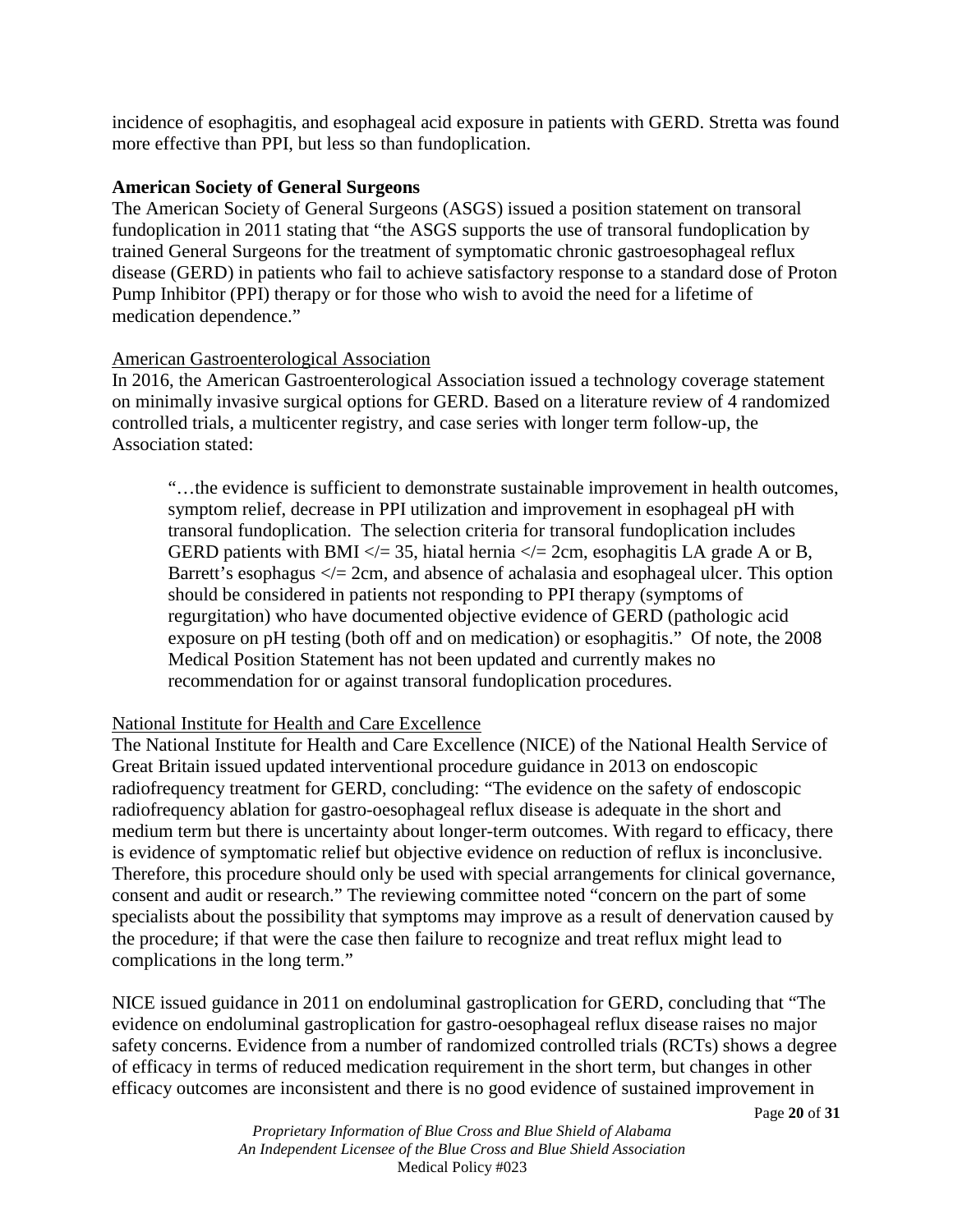oesophageal pH measurements. Therefore, this procedure should only be used with special arrangements for clinical governance, consent and audit or research."

In 2017, NICE updated its guidance on bulking agents for GERD found that "Current evidence on the safety and efficacy of endoscopic injection of bulking agents for gastro-esophageal reflux disease does not appear adequate for this procedure to be used without special arrangements…." In 2016, NICE removed guidance on endoscopic bulking agents/hydrogel implants from guidelines on treatment for "dyspepsia and gastro-esophageal reflux" because the product had been withdrawn by the manufacturer.

# **U.S. Preventive Services Task Force Recommendations**

Not applicable

# **Key Words:**

Stretta procedure, gastroplication, Endo Cinch, treatment for gastroesophageal reflux disease, endoscopic gastroplication or gastroplasty, endoscopic gastroplasty, radiofrequency of the lower esophageal sphincter (LES), Enteryx<sup>™</sup>, PMMA, Plicator™, EsophyX™ System with SerosaFuse™, EndoGastric StomaphyX™, Durasphere®, Gatekeeper Reflux Repair System, NDO plicator™, Transoral Incisionless Fundoplication, TIF, GERD, polymethylmethacrylate beads, bulking agent, hydrogel, sphere, polymer, transesophageal radiofrequency

# **Approved by Governing Bodies:**

\*\*\*Of Note: Two endoscopic suturing devices and a biocompatible polymer are no longer available in the United States.

- EndoCinch was discontinued by the manufacturer, Bard
- NDO Plicator was listed as terminated in October 2013
- Enteryx<sup>®</sup> was recalled by Boston Scientific Corporation

In 2007, EsophyX® (EndoGastric Solutions, Redmond, WA) was cleared for marketing by the U.S. Food and Drug Administration (FDA) through the 510(k) process for full-thickness plication. In 2016, EsophyX® Z Device with SerosaFuse Fasteners was cleared for marketing by FDA through the 510(k) process for use in transoral tissue approximation, full thickness plication, ligation in the gastrointestinal tract, narrowing the gastroesophageal junction, and reduction of hiatal hernia of 2cm or less in patients with symptomatic chronic gastroesophageal reflux disease (GERD). In June 2017, EsophyX2 HD and the third-generation EsophyX Z Devices with SerosaFuse fasteners and accessories were cleared for marketing by FDA through the 510(k) process (K171307) for expanded indications, including patients who require and respond to pharmacologic therapy and in patients with hiatal hernias larger than 2 cm when a laparoscopic hiatal hernia repair reduces a hernia to 2 cm or less.

The Medigus SRS Endoscopic Stapling System (MUSE, Medigus Ltd) was cleared for marketing by FDA through the 510(k) process in 2012 (K120299) and 2014 (K132151). MUSE is intended for endoscopic placement of surgical staples in the soft tissue of the esophagus and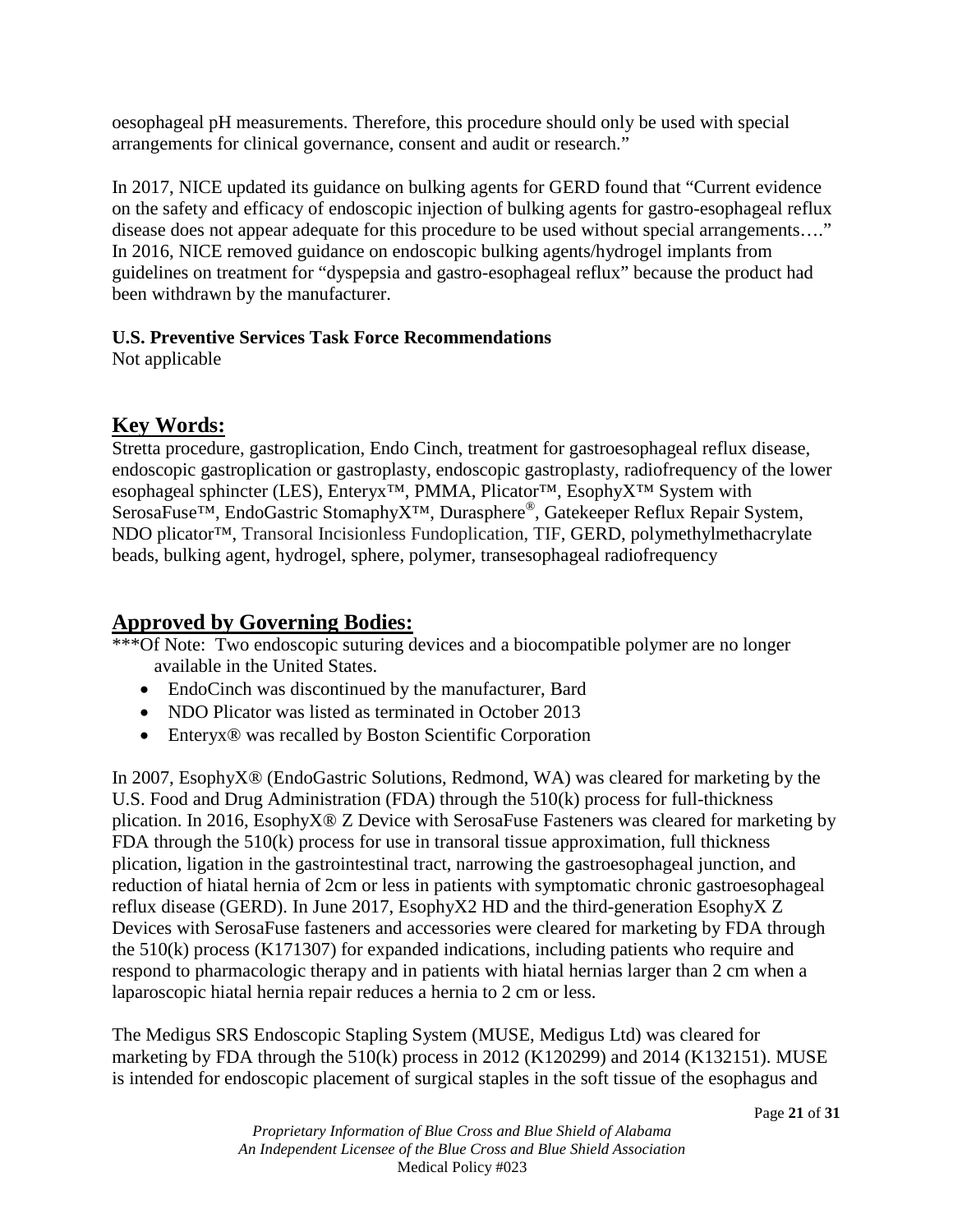stomach to create anterior partial fundoplication for treatment of symptomatic chronic GERD in patients who require and respond to pharmacologic therapy.

In 2000, the CSM Stretta® System received 510(k) marketing clearance from FDA for general use in the electrosurgical coagulation of tissue and is specifically intended for use in the treatment of GERD. Stretta® is currently manufactured by Mederi Therapeutics, Greenwich, CT.

Durasphere® is a bulking agent approved for treatment of urinary and fecal incontinence (see MP# 455: *Injectable Bulking Agents for the Treatment of Urinary and Fecal Incontinence*). Use of this product for esophageal reflux would be considered off-label use. The website of Carbon Medical Technologies states that Durasphere GR "intended to treat problems associated with GERD" but is considered an investigational device in the United States.

# **Benefit Application:**

Coverage is subject to member's specific benefits. Group specific policy will supersede this policy when applicable.

# **Current Coding:**

The following CPT codes are not specific to these procedures.

For transoral incisionless fundoplication **(TIF)**:

**43210** ; with esophagogastric fundoplasty, partial or complete, includes duodenoscopy when performed. **(Effective 01/01/16)**

# For radiofrequency procedure **(Stretta Procedure)**:

**43257** Esophagogastroduodenoscopy, flexible, transoral; with delivery of thermal energy to the muscle of lower esophageal sphincter and/or gastric cardia, for treatment of gastroesophageal reflux disease

For Endoscopic submucosal injection of a bulking agent:

- **43201** Esophagoscopy, flexible, transoral; with directed submucosal injection(s), any substance
- **43236** Esophagogastroduodenoscopy, flexible, transoral; with directed submucosal injections(s), any substance

For endoscopic implantation of a prosthesis:

- **43212** Esophagoscopy, flexible, transoral; with placement of endoscopic stent (includes pre- and post-dilation and guide wire passage, when performed) **(Effective 01/01/2014)**
- **43266** Esophagogastroduodenoscopy, flexible, transoral; with placement of endoscopic stent (includes pre- and post-dilation and guide wire passage, when performed) **(Effective 01/01/2014)**
- **43499** unlisted procedure of esophagus.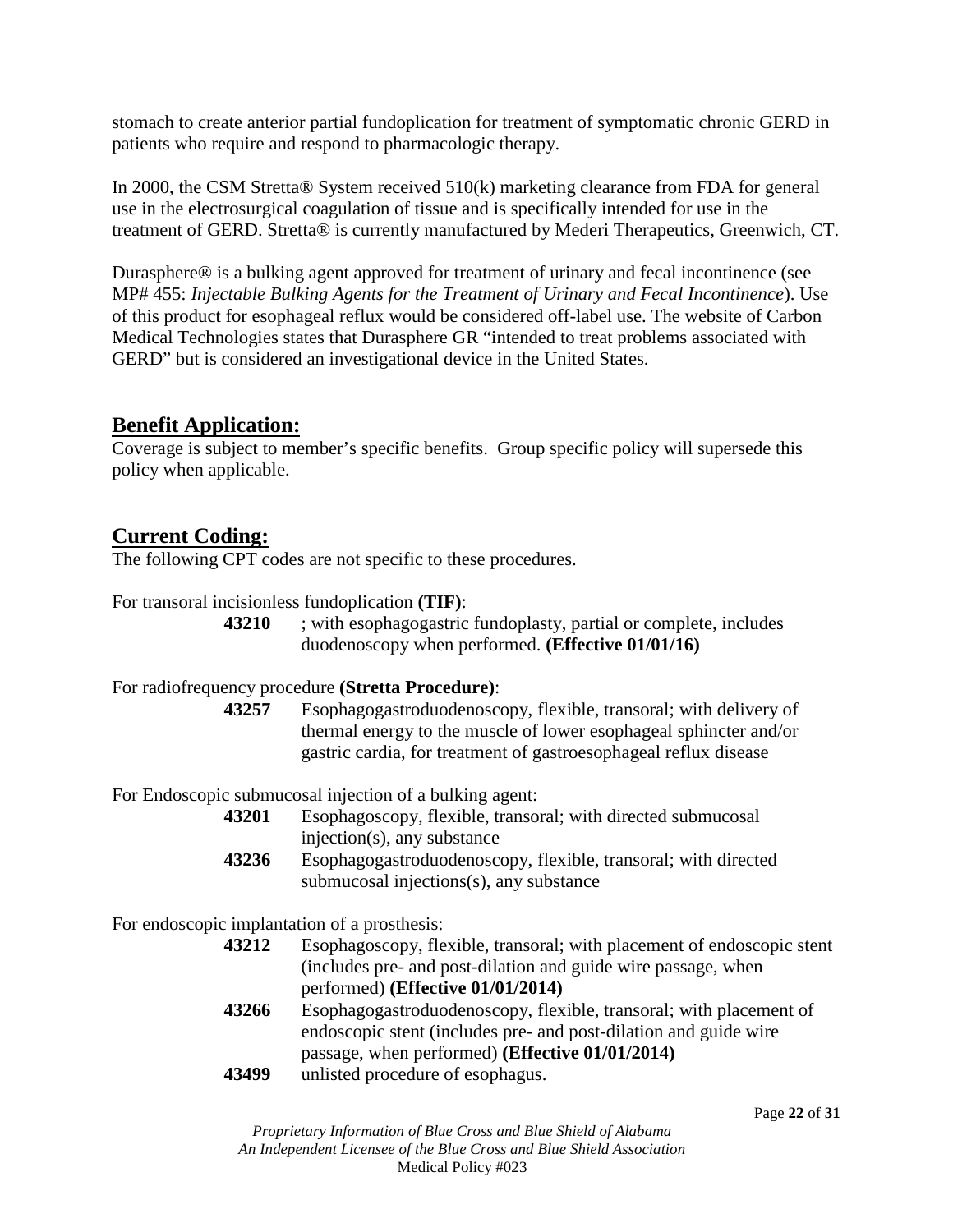For endoscopic suturing and Plicator Procedures:

Of note, the EndoCinch Suturing System and NDO Plicator are no longer available in the U.S.A.

**43999** unlisted procedure, stomach

# **Previous Coding:**

Prior to 12/31/15, there was **no** specific CPT code for **transoral incisionless fundoplication**. If it is performed endoscopically, it should be reported with CPT code **43499**.

**43219** Esophagoscopy, rigid or flexible; with insertion of plastic tube or stent **(Deleted effective 01/01/2014)**

# **References:**

- 1. American Gastroenterological Association. Medical position statement on the management of gastroesophageal reflux disease. Available online at: www.gastrojournal.org/article/PIIS0016508597701689/related. Accessed September 6, 2016.
- 2. American Gastroenterological Association. Technology coverage statement on minimally invasive surgical options for GERD. Available online at: //www.gastro.org/practice-management/reimbursement/aga-technology-coveragestatements. Accessed September, 2017.
- 3. American Society for Gastrointestinal Endoscopy. The role of endoscopy in the management of GERD. Gastrointest Endosc 2015; 81:1305–1310. //www.asge.org/clinicalpractice/clinical-practice.aspx?id=352. Accessed September 6, 2016.
- 4. American Society of General Surgeons (ASGS). Position statement: Transoral fundoplication. 2011. Available online at: www.theasgs.org/aboutus/ASGS-Transoral-Fundoplication.pdf.
- 5. Arts J, Bisschops R, Blondeau K et al. A double-blind sham-controlled study of the effect of radiofrequency energy on symptoms and distensibility of the gastro-esophageal junction in GERD. Am J Gastroenterol 2012; 107(2):222-30.
- 6. Aziz AM, El-Khayat HR, Sadek A, et al. A prospective randomized trial of sham, singledose Stretta, and double-dose Stretta for the treatment of gastroesophageal reflux disease. Surg Endosc 2010; 24(4):818-25.
- 7. Barnes WE, Hoddinott KM, Mundy S et al. Transoral Incisionless Fundoplication Offers High Patient Satisfaction and Relief of Therapy-Resistant Typical and Atypical Symptoms of GERD in Community Practice. Surg Innov 2011; 18(2):119-29.
- 8. Bell RC, Barnes WE, Carter BJ, et al. Transoral incisionless fundoplication: 2-year results from the prospective multicenter U.S. study. Am Surg. Nov 2014; 80(11):1093-1105.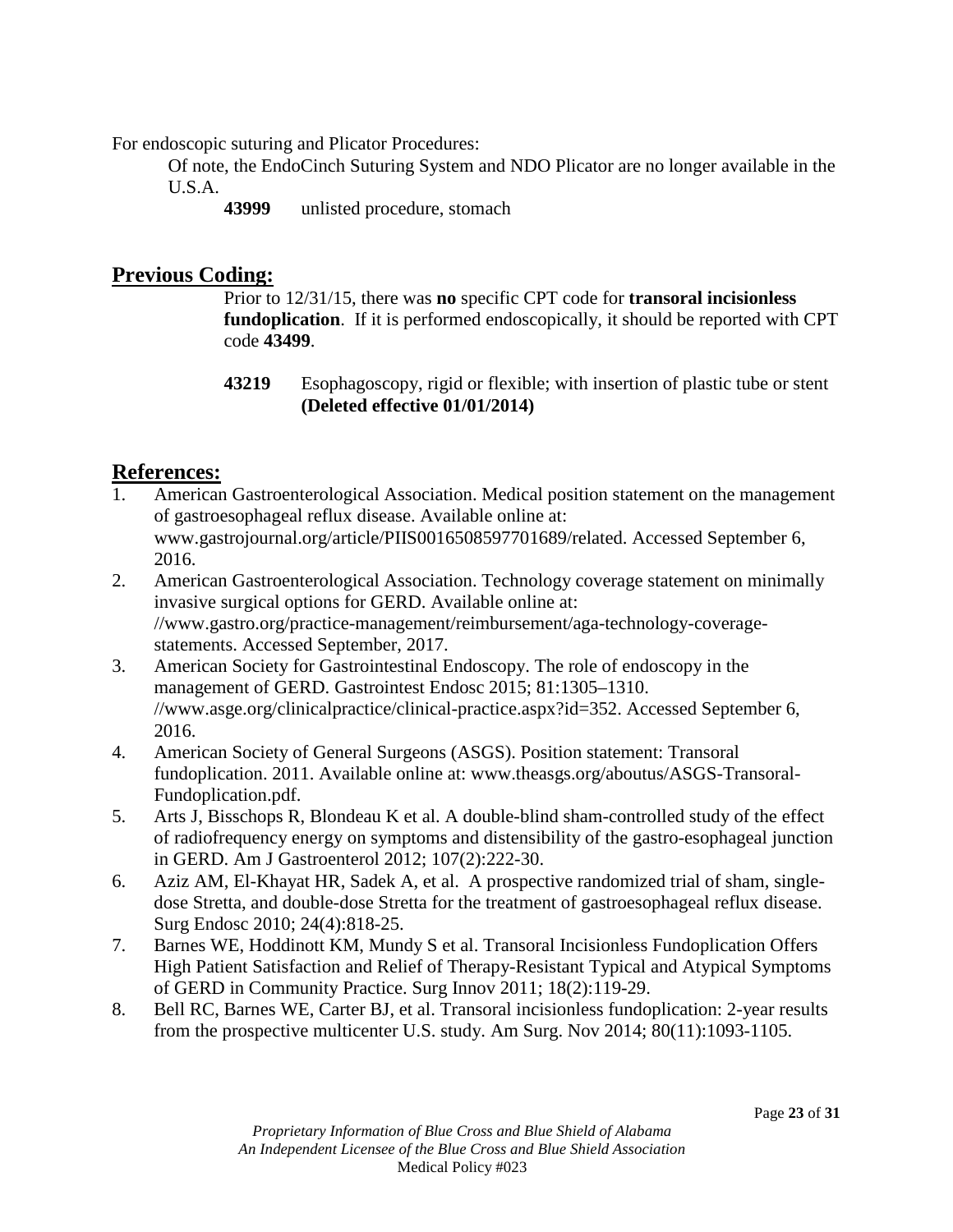- 9. Bell RC, Freeman KD. Clinical and pH-metric outcomes of transoral esophagogastric fundoplication for the treatment of gastroesophageal reflux disease. Surg Endosc 2011; 25(6):1975-84.
- 10. Bell RC, Kurian AA, Freeman KD. Laparoscopic anti-reflux revision surgery after transoral incisionless fundoplication is safe and effective. Surg Endosc. Jul 2015; 29(7):1746-1752.
- 11. Bell RC, Mavrelis PG, Barnes WE et al. A Prospective Multicenter Registry of Patients with Chronic Gastroesophageal Reflux Disease Receiving Transoral Incisionless Fundoplication. J Am Coll Surg 2012.
- 12. Birk J, Pruitt R, Haber G, Raijman I, et al. The Plictor procedure for the treatment of gastroesophageal reflux disease: A registry study. Surg Endosc, February 2009; 23(2): 423- 431.
- 13. Blue Cross and Blue Shield Association Technology Evaluation Center. Transesophageal Endoscopic Treatments for Gastroesophageal Reflux Disease. TEC Assessment. 2003; Volume 18, Tab 20.
- 14. Bonavina L, Saino GI, Bona D, et al. Magnetic augmentation of the lower esophageal sphincter: Results of a feasibility clinical trial. J Gastrointest Surg, December 2008; 12(12): 2133-2140.
- 15. Cadiere GB, Buset M, Muls V, et al. Antireflux transoral incisionless fundoplication using EsophyX: 12-Month results of a prospective multicenter study. World J Surg 2008; 32: 1676-1688.
- 16. Cadière GB, Rajan A, Germay O, et al. Endoluminal fundoplication by a transoral device for the treatment of GERD: a feasibility study. Surg Endosc 2008; 22(2):333-42.
- 17. Cadière GB, Van Sante N, Graves JE, et al. Two-year results of a feasibility study on antireflux transoral incisionless fundoplication using EsophyX. Surg Endosc 2009; 23(5):957-64.
- 18. Carbon Medical Technologies, Inc. Durasphere® GR is an investigational device in the U.S. Available at: carbonmed.com/productset.htm.
- 19. Chen D, Barber C, McLoughlin P, et al. Systematic review of endoscopic treatments for gastro-oesophageal reflux disease. Br J Surg 2009; 96(2):128-36.
- 20. Cohen LB, Johnson DA, Ganz RA, et al. Exteryx implantation for GERD: Expanded multicenter trial results and interim postapproval follow-up to 24 months, Gastrointest Endosc, June 2005; 61(6): 650-8.
- 21. Corbett, F. Scott. Resolution of reflux-induced asthma following the Stretta antireflux procedure: A case report, Digestive Disease Week 2002, Abstract.
- 22. Corley, Douglas A., et al. Improvement of gastroesophageal reflux symptoms after radiofrequency energy: A randomized, sham-controlled trial, Gastroenterology 2003; 125: 668-676.
- 23. Corley, Douglas A., Katz, Philip, et al. Temperature-controlled radiofrequency energy delivery to the gastroesophageal junction for the treatment of GERD (the Stretta Procedure): A randomized, double-blind, sham-controlled, multi-center clinical trial, Digestive Disease Week 2002, Abstract.
- 24. Coron E, Sebille V, Cadiot G, et al. Clinical trial: Radiofrequency energy delivery in proton pump inhibitor-dependent gastro-oesophageal reflux disease patients. Aliment Pharmacol Ther, November 2008; 28(9): 1147-1158.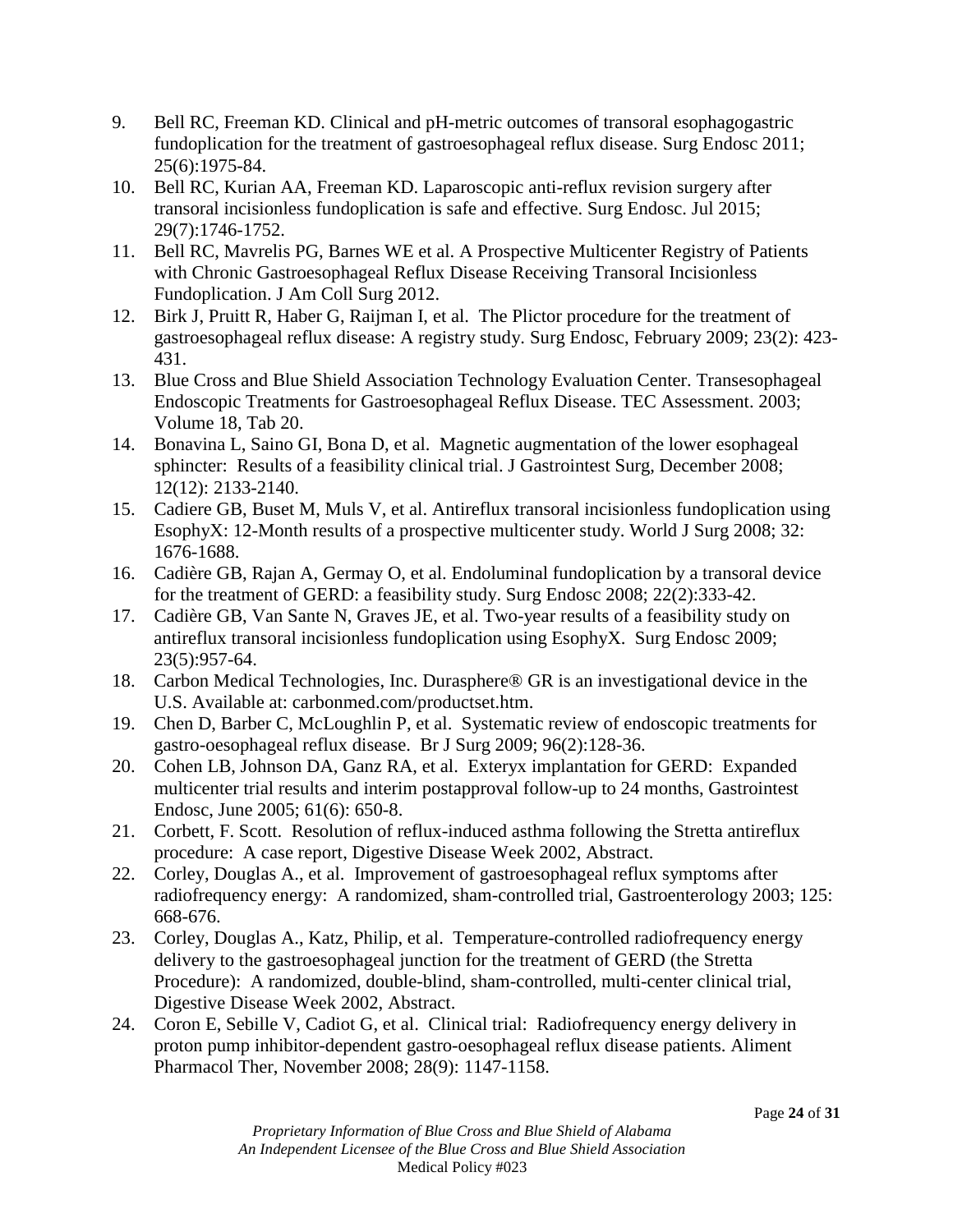- 25. DeBaise, J.K., et al. Efficacy of radiofrequency energy deliver to the lower esophageal sphincter in the treatment of GERD. Gastrointestinal Endoscopy, 2000, 51(4), Part 2.
- 26. Deviére J, et al. Endoscopic implantation of Enteryx for gastroesophageal reflux disease: A randomized sham-controlled multicenter trial. Gastroenterology 2005; 128: 532-540.
- 27. Dughera L, Rotondano G, De Cento M, et al. Durability of stretta radiofrequency treatment for GERD: Results of an 8-year follow-up. Gastroenterology Research and Practice, 2014; 2014:531907.
- 28. Feretis, C., Benakis, P., et al. Endoscopic implantation of Plexiglas (PMMA) microspheres for the treatment of GERD. Gastrointest Endosc, 2001; 53(4): 423-6.
- 29. Filipi, C.J., et al. Transoral endoscopic suturing for gastroesophageal reflux disease: A multicenter trial. Gastrointestinal Endoscopy, 2000, 51(4), Part 2.
- 30. Fleischer, D. The Stretta procedure: Technique optimization and complication rates. Digestive Disease Week 2002, Abstract.
- 31. Fockens P, Cohen L, Edmundowicz SA et al. Prospective randomized controlled trial of an injectable esophageal prosthesis versus a sham procedure for endoscopic treatment of gastroesophageal reflux disease. Surg Endosc 2010; 24(6):1387-97.
- 32. Frazzoni M, Conigliaro R, Manta R et al. Reflux parameters as modified by EsophyX or laparoscopic fundoplication in refractory GERD. Aliment Pharmacol Ther 2011; 34(1):67- 75.
- 33. Frei MSc, Rosemary. High-frequency radiowaves slash GERD symptoms, Gastroenterology & Endoscopy News, October 2001.
- 34. Furnee EJ, Broeders JA, Draaisma WA et al. Symptomatic and objective results of laparoscopic Nissen fundoplication after failed EndoCinch gastroplication for gastrooesophageal reflux disease. Eur J Gastroenterol Hepatol 2010; 22(9):1118-22.
- 35. Furnee EJ, Broeders JA, Draaisma WA, et al. Laparoscopic Nissen fundoplication after failed EsophyX fundoplication. Br J Surg. Jul 2010; 97(7):1051-1055.
- 36. Ganz RA, Fallon E, Wittchow T and Klein D. A new injectable agent for the treatment of GERD: Results of the Durasphere pilot trial. Gastrointestinal Endoscopy, February 2009; 69(2): 318-323.
- 37. Go MR, Dundon JM, Karlowicz DJ, et al. Delivery of radiofrequency energy to the lower esophageal sphincter improves symptoms of gastroesophageal reflux. Surgery 2004; 136: 786-794.
- 38. Hakansson B, Montgomery M, Cadiere GB, et al. Randomised clinical trial: transoral incisionless fundoplication vs. sham intervention to control chronic GERD. Aliment Pharmacol Ther. Oct 13 2015.
- 39. Hiltz SW, Black E, et al. The American Gastroenterological Association (AGA) Institute Medical Position Panel. American Gastroenterological Association Medical Position Statement on the Management of Gastroesophageal Reflux Disease. Gastroenterology 2008; 135: 1383-1391.
- 40. Hogan, Walter J. and Shaker, Reza. A critical review of endoscopic therapy for gastroesophageal reflux disease. August 2003, Vol. 115, No. 3.
- 41. Huang X, Chen S, Zhao H, et al. Efficacy of transoral incisionless fundoplication (TIF) for the treatment of GERD: a systematic review with meta-analysis. Surg Endosc. Mar 2017; 31(3):1032-1044.
- 42. Hummel K, Richards W. Endoscopic treatment of gastroesophageal reflux disease. Surg Clin North Am. Jun 2015; 95(3):653-667.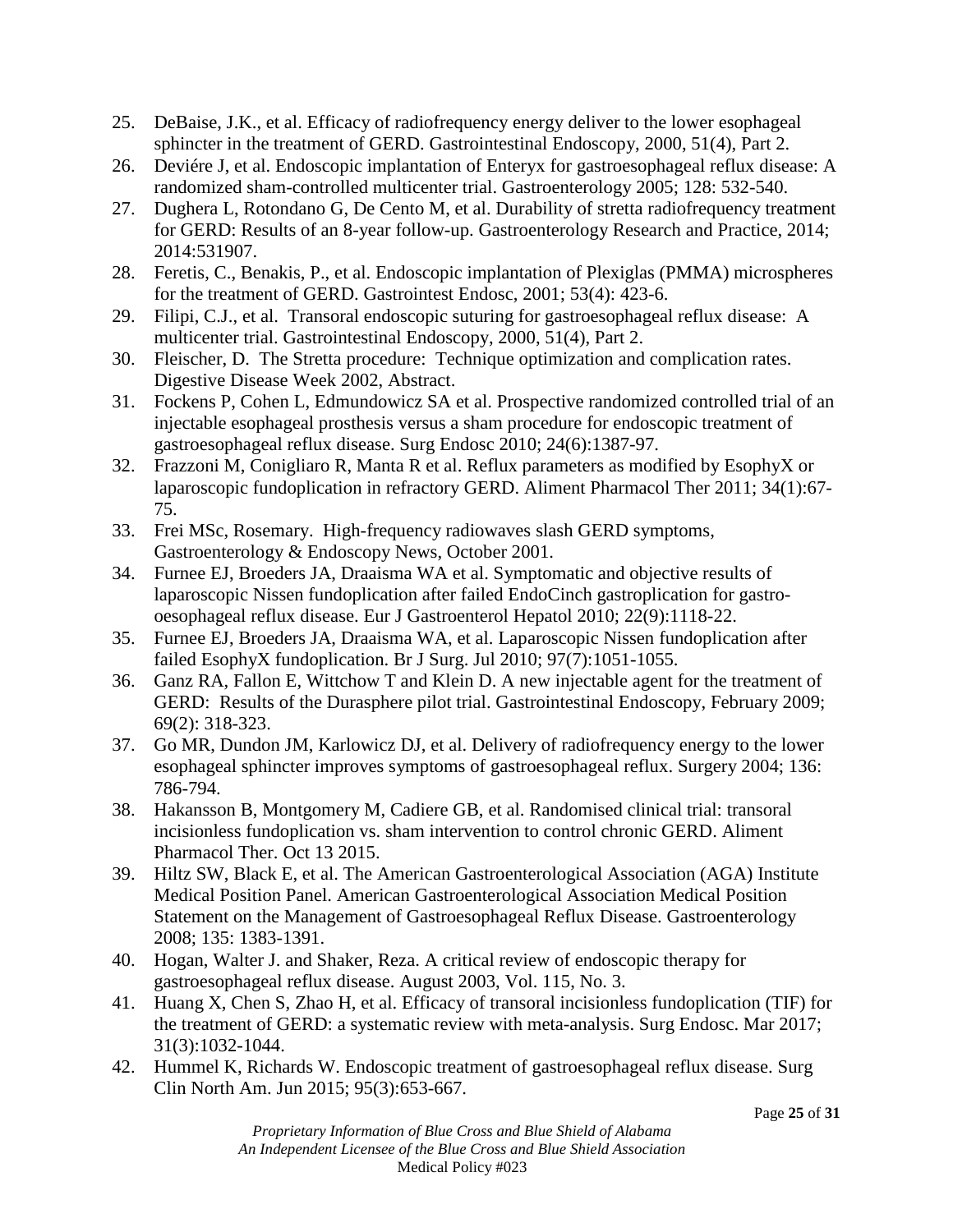- 43. Humphries LA, Hernandez JM, Clark W et al. Causes of dissatisfaction after laparoscopic fundoplication: the impact of new symptoms, recurrent symptoms, and the patient experience. Surg Endosc 2013; 27(5):1537-45.
- 44. Hunter JG, Kahrilas PJ, Bell RC, et al. Efficacy of transoral fundoplication vs omeprazole for treatment of regurgitation in a randomized controlled trial. Gastroenterology. Feb 2015; 148(2):324-333 e325.
- 45. Ip S, Chung M, Moorthy D et al. Management strategies for gastroesophageal reflux disease: An update. Comparative effectiveness review No. 29 (Prepared by Tufts Medical Center Evidence-based Practice Center under Contract No. HHSA 290-2007-10055-I.) AHRQ Publication No. 11- EHC049-EF. Rockville, MD: Agency for Healthcare Research and Quality. 2011. Available online at: effectivehealthcare.ahrq.gov/index.cfm/search-forguides-reviews-and-reports/?pageaction=displayproduct&productID=781.
- 46. Ip S, Bonis P, Tatsoni A, et al. Comparative Effectiveness of Management Strategies for Gastroesophageal Reflux Disease. Evidence Report/Technology Assessment No. 1. (Prepared by Tufts-New England Medical Center Evidence-based Practice Center). AHRQ Publication No. 06-EHC003-EF. Rockville, MD: Agency for Healthcare Research and Quality. 2005; //effectivehealthcare.ahrq.gov/index.cfm/search-for-guides-reviews-andreports/?pageaction=displayproduct&productid=42.
- 47. Jafri SM, Arora G and Triadafilopoulos G. What is left of the endoscopic antireflux devices? Curr Opin Gastroenterol, July 2009; 25(4): 352-357.
- 48. Johnson DA. Injectable treatment for GERD: The flight of the Phoenix? Gastrointestinal Endoscopy 2009, vol. 69, No. 2, pp. 324-326.
- 49. Johnson, David A. Endoscopic therapy for GERD—Baking, sewing, or stuffing: An evidence-based perspective. Reviews in Gastroenterological Disorders 2003, Vol. 3, No. 3.
- 50. Johnson, David A., et al. Endoscopic implantation of Enteryx for treatment of GERD: 12 month results of a prospective, multicenter trial. The American Journal of Gastroenterology, 2003; Vol. 98, No. 9.
- 51. Kaindlstorfer A, Koch OO, Antoniou SA et al. A randomized trial on endoscopic fullthickness gastroplication versus laparoscopic antireflux surgery in GERD patients without hiatal hernias. Surg Laparosc Endosc Percutan Tech 2013; 23(2):212-22.
- 52. Katz PO, Gerson LB, Vela MF. Guidelines for the diagnosis and management of gastroesophageal reflux disease. Am J Gastroenterol 2013; 108:308–328. Corrigendum. Am J Gastroenterol 2013; 108(10):1672. Available online at: gi.org/guideline/diagnosisand-managemen-of-gastroesophageal-reflux-disease/.
- 53. Kerr M. EndoCinch Endoluminal Gastroplication Surgery for GERD. 2012. Available at www.healthline.com/health/gerd/endocinch-procedure.
- 54. Lehman, Glen A. Injectable and bulk-forming agents for enhancing the lower esophageal sphincter. American Journal of Medicine, August 2003, Vol. 115, No. 3.
- 55. Liang WT, Wang ZG, Wang F, et al. Long-term outcomes of patients with refractory gastroesophageal reflux disease following a minimally invasive endoscopic procedure: a prospective observational study. BMC Gastroenterol. 2014; 14:178.
- 56. Liang WT, Yan C, Wang ZG, et al. Early and midterm outcome after laparoscopic fundoplication and a minimally invasive endoscopic procedure in patients with gastroesophageal reflux disease: a prospective observational study. J Laparoendosc Adv Surg Tech A. Aug 2015; 25(8):657-661.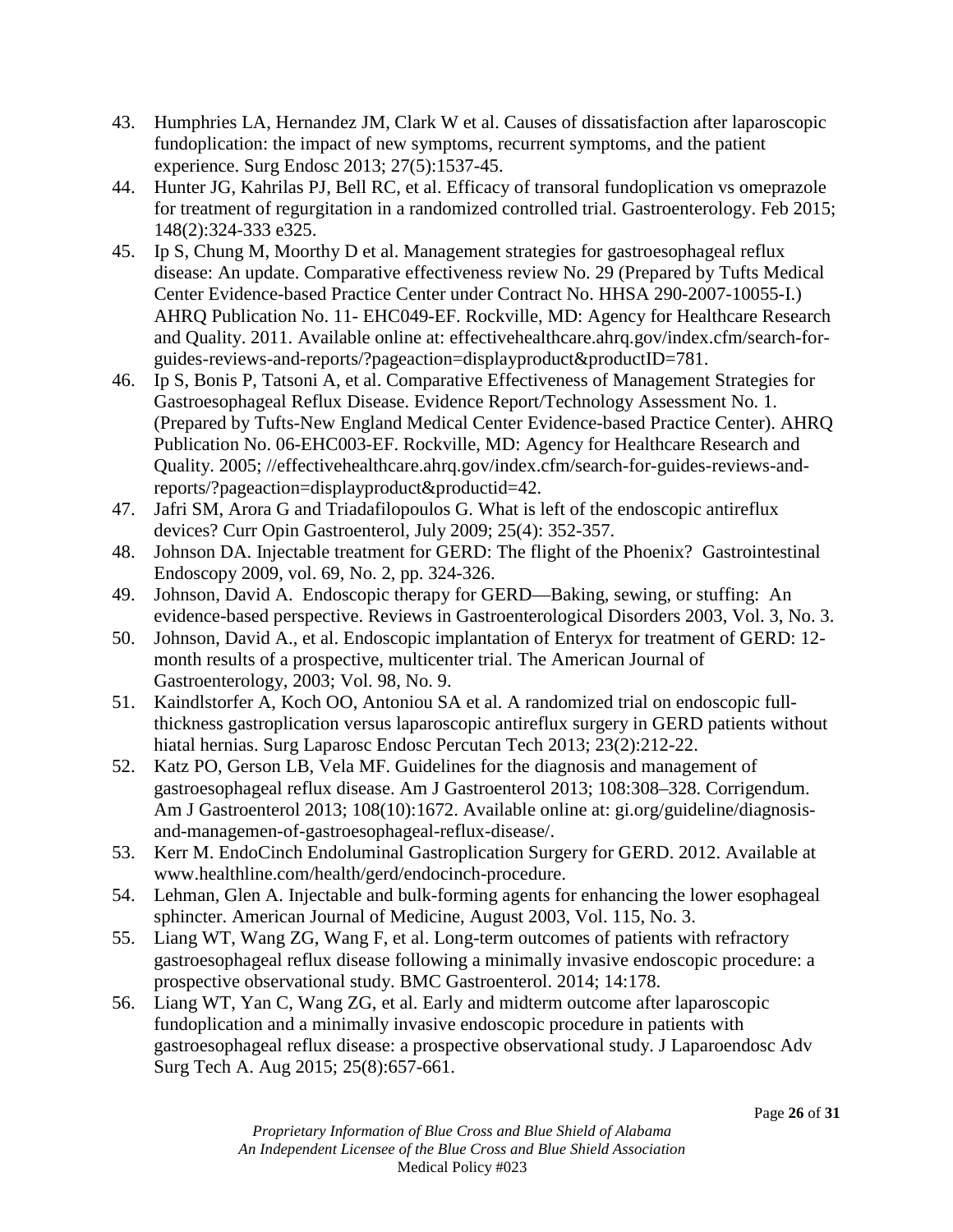- 57. Lipka S, Kumar A, Richter JE. No Evidence for Efficacy of radiofrequency ablation for treatment of gastroesophageal reflux disease: a systematic review and meta-analysis. Clin Gastroenterol Hepatol. Oct 18 2014.
- 58. Mahmood Z, Byrne PJ, McMahom BP, et al. Comparison of transesophageal endoscopic placation (TEP) with laparoscopic Nissen fundoplication (LNF) in the treatment of uncomplicated reflux disease. Am J Gastroenterol 2006; 101(3): 431-436.
- 59. Mansell, D.E. Extended follow-up in patients treated with the Stretta procedure: A report on 29 patients. Digestive Disease Week 2002, Abstract.
- 60. Mansell, Donald E. Community practice evaluation of the effectiveness on the Stretta procedure for the treatments of GERD. American College of Gastroenterology 66<sup>th</sup> Annual Scientific Meeting; Abstract.
- 61. Mansell, Donald. Improvement of GERD-related respiratory symptoms following the Stretta procedure: Case report of 3 patients. Digestive Disease Week 2002, Abstract.
- 62. Mavrelis, Peter, Mirro, John, et al. Use of the Stretta procedure for the treatment of GERD: A community hospital experience. Digestive Disease Week 2002, Abstract.
- 63. Meier, P.N., Nietzschmann, T., et al. Radiofrequency delivery for the treatment of GERD: First reported European experience. Digestive Disease Week 2002, Abstract.
- 64. Montgomery M, Hakanson B, Ljungqvist O, et al. Twelve months' follow-up after treatment with the EndoCinch endoscopic technique for gastro-oesophageal reflux disease: A randomized, placebo-controlled study. Scand J Gastroenterol 2006; 41(12): 1382-1389.
- 65. Mosler P Aziz AM, et al. Evaluation of supplemental cautery during endoluminal gastroplication for the treatment of gastroesophageal reflux disease. Surg Endosc, October 2008; 22(10): 2158-2163.
- 66. Muls V, Eckardt AJ, Marchese M et al. Three-year results of a multicenter prospective study of transoral incisionless fundoplication. Surg Innov 2013; 20(4):321-30.
- 67. National Institute for Health and Clinical Excellence. IPG461 Endoscopic radiofrequency ablation for gastro-oesophageal reflux disease. 2013; Available at: www.nice.org.uk/guidance/IPG292. Accessed October 2017.
- 68. National Institute for Health and Care Excellence. IPG404 Endoluminal gastroplication for gastro-oesophageal reflux disease. 2011. Available online at: publications.nice.org.uk/endoluminal-gastroplication-for-gastro-oesophageal-refluxdisease-ipg404/guidance.
- 69. National Institute for Health and Care Excellence. IPG55- Endoscopic injection of bulking agents for gastro-oesophageal reflux disease. 2004. Available online at: //publications.nice.org.uk/endoscopic-injection-of-bulking-agents-for-gastro-oesophagealreflux-disease-ipg55. Accessed September 2017.
- 70. National Institute for Health and Care Excellence (NICE). Transoral incisionless fundoplication (TIF) in children [IPG404 ]. 2011; /[/www.nice.org.uk/guidance/ipg404.](http://www.nice.org.uk/guidance/ipg404) Accessed October 25, 2017.
- 71. National Institutes of Health. Clinicaltrials.gov search results. Available at: clinicaltrials.gov/ct2/results?term=esophyx.
- 72. National Institutes of Health. Clinicaltrials.gov search results. Available at: [clinicaltrials.gov/ct2/results?term=stretta.](http://clinicaltrials.gov/ct2/results?term=stretta)
- 73. National Institutes of Health. Clinicaltrials.gov search results. Available at: clinicaltrials.gov/ct2/results?term=durasphere.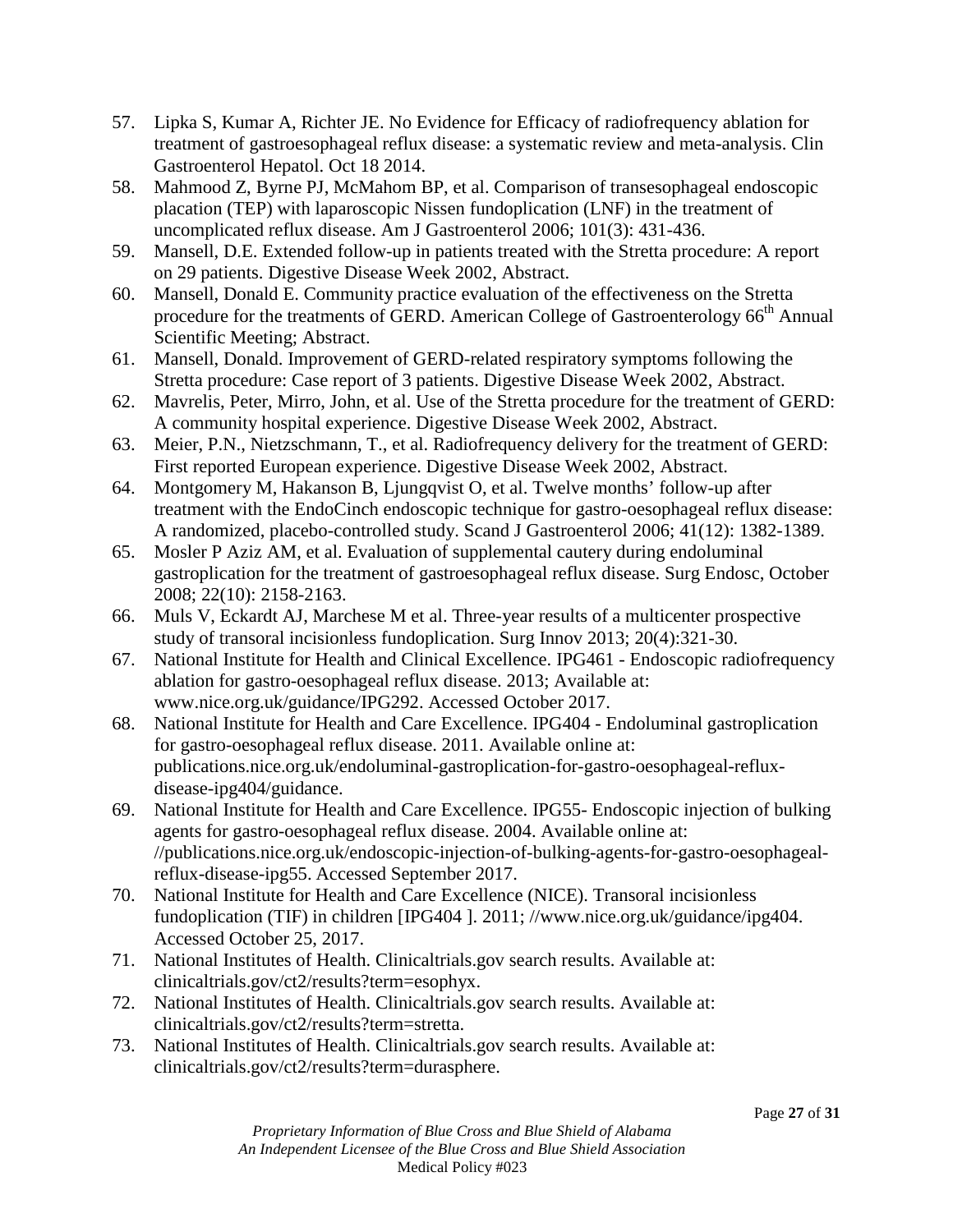- 74. Noar MD and Noar E. Gastroparesis associated with gastroesophageal reflux disease and corresponding reflux symptoms may be corrected by radiofrequency ablation of the cardia and esophagogastric junction. Surg Endosc, November 2008; 22(11): 2440-2444.
- 75. Noar MD, Lotfi-Emran S. Sustained improvement in symptoms of GERD and antisecretory drug use: 4-year follow-up of the Stretta procedure. Gastrointest Endosc 2007; 65(3):367- 72.
- 76. Noar, M., Knight, S., and Bidlack, D. A modified technique for endoluminal delivery of radiofrequency energy (Stretta) for the treatment of GERD in patients with failed fundoplication or hiatal hernia. Digestive Disease Week 2002, Abstract.
- 77. Noar, M., Knight, S., and Bidlack, D. Previously impaired gastric emptying in GERD patients improves after radiofrequency energy delivery to the gastroesophageal junction (the Stretta procedure). Digestive Disease Week 2002, Abstract.
- 78. Noar, M., Knight, S., and Bidlack, D. Gastric motility is not adversely affected following the Stretta procedure for the treatment of GERD. Digestive Disease Week 2002, Abstract.
- 79. Noar M, Squires P, Noar E, et al. Long-term maintenance effect of radiofrequency energy delivery for refractory GERD: a decade later. Surg Endosc. Aug 2014; 28(8):2323-2333.
- 80. Noar, Mark. Gastric emptying improves following radiofrequency ablation (Stretta) of the lower esophageal sphincter (LES) in the treatment of gastroesophageal reflux disease (GERD). American College of Gastroenterology 66<sup>th</sup> Annual Scientific Meeting, Abstract.
- 81. Noar, Mark. Gastric motility is not adversely affected by radiofrequency ablation (Stretta) of the lower esophageal sphincter (LES) in the treatment of gastroesophageal reflux disease (GERD). American College of Gastroenterology  $66<sup>th</sup>$  Annual Scientific Meeting; Abstract.
- 82. Perry KA, Banerjee A, Melvin WS. Radiofrequency Energy Delivery to the Lower Esophageal Sphincter Reduces Esophageal Acid Exposure and Improves GERD Symptoms: A Systematic Review and Meta-analysis. Surg Laparosc Endosc Percutan Tech 2012; 22(4):283-8.
- 83. Plesko D, Rothstein R, Kozarek R, et al. Endoscopic full-thickness plication for the treatment of GERD: Long-term multicenter results. Surg Endosc 2006. DOI: 10.1007/s00464-9121-8.
- 84. Repici A, Fumagalli U, Malesci A, et al. Endoluminal fundoplication (ELF) for GERD using EsophyX: A 12-month follow-up in a single-center experience. J Gastrointest Surg 2010; 14(1):1–6.
- 85. Reymunde, A. and Santiago, N. Stretta for the treatment of GERD: Extended follow-up in 118 patients. Digestive Disease Week 2002, Abstract.
- 86. Reymunde, Alvaro and Santiago, Nilda. Stretta procedure: A good and cost-effective alternative to long-term proton pump inhibitors; clinical experience after 82 consecutive procedures. American College of Gastroenterology  $66<sup>th</sup>$  Annual Scientific Meeting; Abstract.
- 87. Rothstein R, Filipi C, Caca K, et al. Endoscopic full-thickness plication for the treatment of gastroesophageal reflux disease: A randomized, sham-controlled trial. Gastroenterology 2006; 131: 704-712.
- 88. Schumacher B, et al. Reduced medication dependency and improved symptoms and quality of life 12 months after Enteryx implantation for gastroesophageal reflux. J Clinical Gastro 2005; 39: 212-219.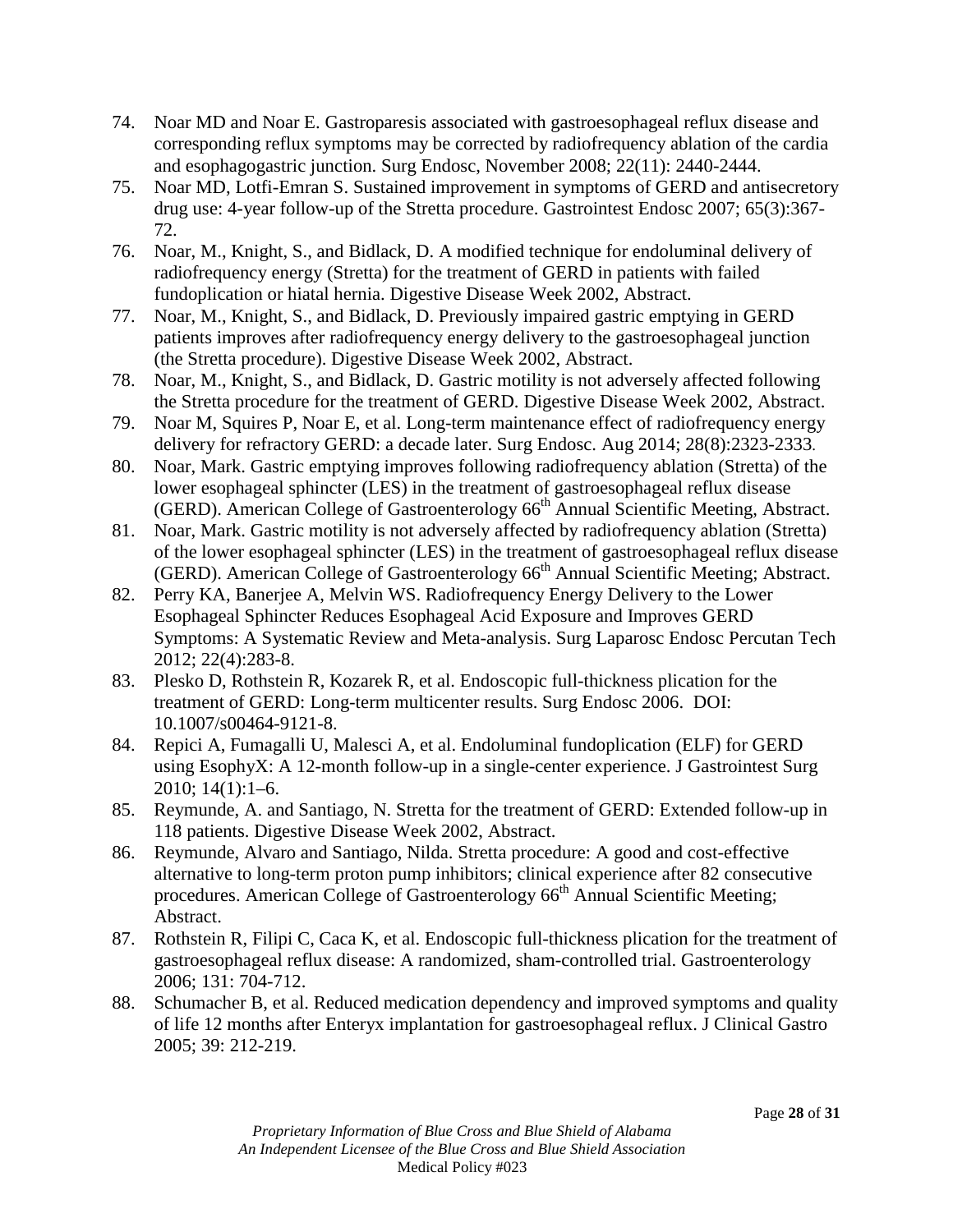- 89. Schwartz MP, Wellink H, Gooszen HG, et al. Endoscopic gastroplication for the treatment of gastro-oesophageal reflux disease: A randomised, sham-controlled trial. Gut 2007; 56(1): 20-28.
- 90. Shaheen NJ. The rise and fall (and rise?) of endoscopic anti-reflux procedures. Gastroenterology 2006; 131: 952-962.
- 91. Sharma P, Katz P. Endoscopic therapies for gastroesophageal reflux disease: back in the game? Gastroenterology. Feb 2015; 148(2):280-282.
- 92. Society of American Gastrointestinal and Endoscopic Surgeons. Endoluminal treatments for gastroesophageal reflux disease (GERD). 2013. Available online at: www.sages.org/publications/guidelines/endoluminal-treatments-for-gastroesophagealreflux-disease-gerd/. Accessed September 6, 2016.
- 93. Society of American Gastrointestinal and Endoscopic Surgeons. May 2017 Clinical Spotlight Review: Endoluminal Treatments for Gastroesophageal Reflux Disease (GERD). 2017; https:/[/www.sages.org/publications/guidelines/endoluminal-treatments-for](http://www.sages.org/publications/guidelines/endoluminal-treatments-for-gastroesophageal-reflux-disease-gerd/)[gastroesophageal-reflux-disease-gerd/.](http://www.sages.org/publications/guidelines/endoluminal-treatments-for-gastroesophageal-reflux-disease-gerd/) Accessed September 14, 2017.
- 94. Stefanidis G, Viazis N, Kotsikoros N, et al. Long-term benefit of transoral incisionless fundoplication using the esophyx device for the management of gastroesophageal reflux disease responsive to medical therapy. Dis Esophagus*.* Feb 01 2017; 30(3):1-8.
- 95. Svoboda P, Kantorova I, Kozumplik L et al. Our experience with transoral incisionless plication of gastroesophageal reflux disease: NOTES procedure. Hepatogastroenterology 2011; 58(109):1208-13.
- 96. Swain, P.S., et al. Endoscopic gastroplasty for gastroesophageal reflux disease. Gastrointestinal Endoscopy, 2000, 51(4), Part 2.
- 97. Tam, William and Holloway, Richard. Control of reflux following radiofrequency energy treatment in patients with gastroesophageal reflux disease (GERD): 12 months follow-up, Digestive Disease Week 2002, Abstract.
- 98. Tam, William C.E., Schoeman, Mark N., et al. Delivery of radiofrequency energy (Rfe) to the lower esophageal sphincter (LES) and gastric cardia inhibits transient LES relaxations and gastroesophageal reflux in patients with reflux disease. Abstract.
- 99. Testoni PA, Corsetti M, Di Pietro S, et al. Effect of transoral incisionless fundoplication on symptoms, PPI use, and pH-impedance refluxes of GERD patients. World J Surg 2010; 34(4):750-7.
- 100. Testoni PA, Testoni S, Mazzoleni G, et al. Long-term efficacy of transoral incisionless fundoplication with Esophyx (Tif 2.0) and factors affecting outcomes in GERD patients followed for up to 6 years: a prospective single-center study. Surg Endosc. Sep 2015; 29(9):2770-2780.
- 101. Toomey P, Teta A, Patel K, et al. Transoral incisionless fundoplication: is it as safe and efficacious as a Nissen or Toupet fundoplication? Am Surg. Sep 2014; 80(9):860-867.
- 102. Torquati A, Houston HL, Kaiser J, et al. Long-term results of the Stretta procedure for the treatment of gastroesophageal reflux disease (GERD), Surgical Endoscopy 2004; 10.1007/s00464-003-9181-y.
- 103. Trad KS, Barnes WE, Simoni G, et al. Transoral incisionless fundoplication effective in eliminating GERD symptoms in partial responders to proton pump inhibitor therapy at 6 months: the TEMPO Randomized Clinical Trial. Surg Innov. Feb 2015; 22(1):26-40.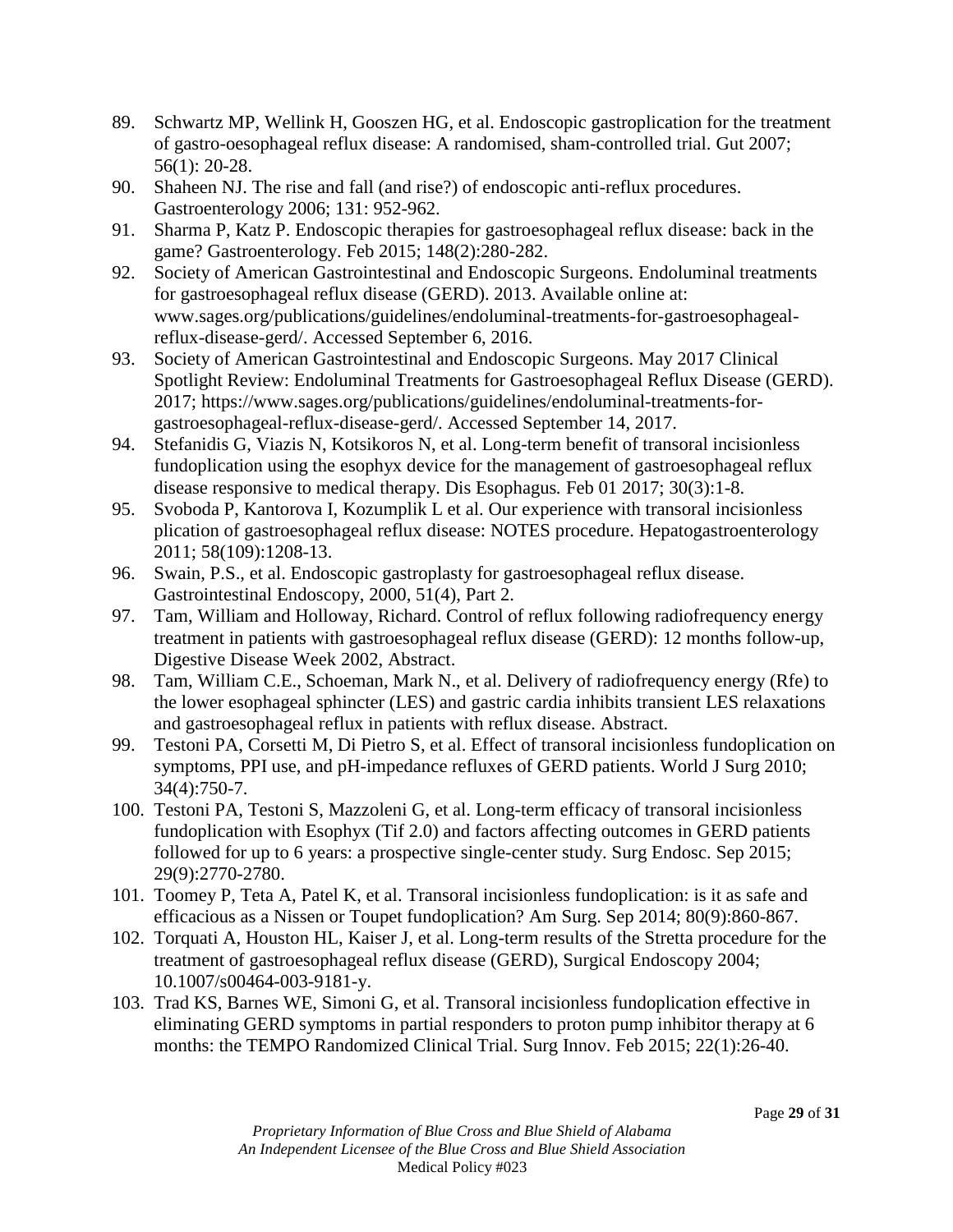- 104. Trad KS, Fox MA, Simoni G, et al. Transoral fundoplication offers durable symptom control for chronic GERD: 3-year report from the TEMPO randomized trial with a crossover arm. Surg Endosc. Jun 2017;31(6):2498-2508.
- 105. Trad KS, Simoni G, Barnes WE, et al. Efficacy of transoral fundoplication for treatment of chronic gastroesophageal reflux disease incompletely controlled with high-dose protonpump inhibitors therapy: a randomized, multicenter, open label, crossover study. BMC Gastroenterol. 2014; 14:174.
- 106. Triadafilopoulos G. Endotherapy and surgery for GERD. J Clin Gastroenterol, July 2007; 41 (Suppl 2): S87-96.
- 107. Triadafilopoulos, G., Nostrant, T.T., et al. Anti-secretory drug expenditures for the treatment of GERD before and after radiofrequency energy delivery to the gastroesophageal junction. Abstract.
- 108. Triadafilopoulous G. Changes in GERD symptom scores correlate with improvement in esophageal acid exposure after the Stretta procedure. Surgical Endoscopy 2004; 10.1007/s00564-003-8243-5.
- 109. Triadafilopoulous, G., et al. Radiofrequency energy application to the gastroesophageal junction for the treatment of gastroesophageal reflux disease. Gastrointestinal Endoscopy, 2000, 51(4), Part 2.
- 110. Triafilopoulous, G., et al. The Stretta procedure for the treatment of GERD: 6 and 12 month follow-up of the US open label trial. Gastrointestinal Endoscopy, Vol. 55, No. 2, 2002.
- 111. U.S. Food and Drug Administration (FDA). 510(k) Summary: EsophyX. 2016; https:/[/www.accessdata.fda.gov/cdrh\\_docs/pdf16/K160960.pdf.](http://www.accessdata.fda.gov/cdrh_docs/pdf16/K160960.pdf) Accessed December 7, 2017.
- 112. U.S. Food and Drug Administration (FDA). EsophyX Summary K171307. 2017; https:/[/www.accessdata.fda.gov/cdrh\\_docs/pdf17/K171307.pdf.](http://www.accessdata.fda.gov/cdrh_docs/pdf17/K171307.pdf) Accessed September 17, 2017.
- 113. van Pinxteren B, Sigterman KE, Bonis P, et al. Short-term treatment with proton pump inhibitors, H2-receptor antagonists and prokinetics for gastro-oesophageal reflux diseaselike symptoms and endoscopy negative reflux disease. Cochrane Database Syst Rev. 2010(11):CD002095.
- 114. Velanovich V. Endoscopic, endoluminal fundoplication for gastroesophageal reflux disease: initial experience and lessons learned. Surgery 2010; 148(4):646-51; discussion 51-3.
- 115. Velanovich V. Re: "Endoscopic, endoluminal fundoplication for gastroesophageal reflux disease: initial experience and lessons learned" by Vic Velanovich, MD, Surgery 2010; 148: 646-53. Surgery 2011; 149(4):595.
- 116. Von Renteln D, Schiefke I, Fuchs KH, et al. Endoscopic full-thickness plication for the treatment of gastroesophageal reflux disease using multiple Plicator implants: 12-month multicenter study results. Surg Endosc 2009; 23(8):1866-75.
- 117. Waring, J. Patrick. Surgical and endoscopic treatment of gastroesophageal reflux disease. Gastroenterology Clinics, December 2002, Vol. 31, No. 4 Suppl.
- 118. Wilson EB, Barnes WE, Mavrelis PG, et al. The effects of transoral incisionless fundoplication on chronic GERD patients: 12-month prospective multicenter experience. Surg Laparosc Endosc Percutan Tech. Feb 2014; 24(1):36-46.